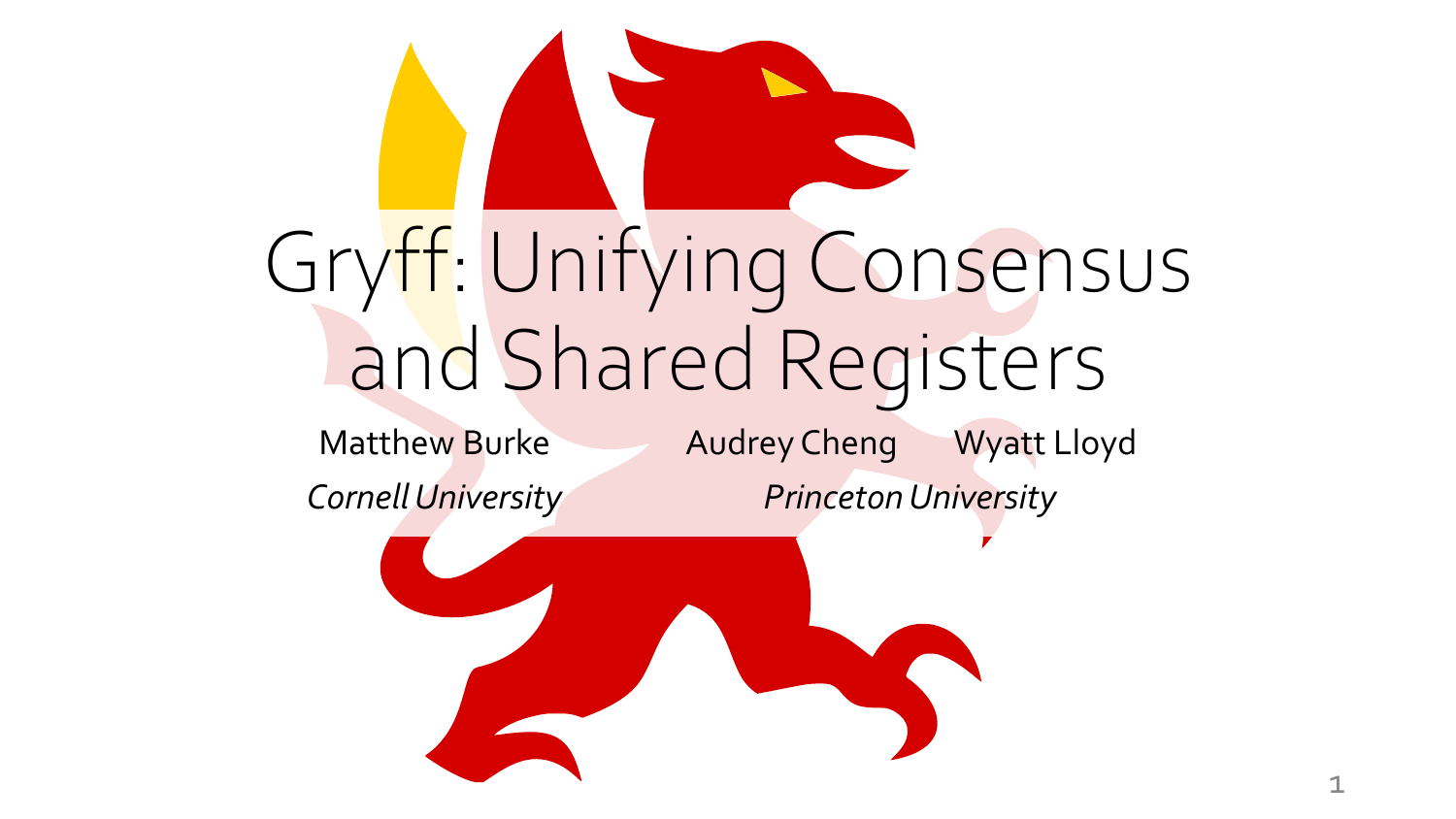### Applications Rely on Geo-Replicated Storage

• **Fault tolerant**: data is safe despite failures

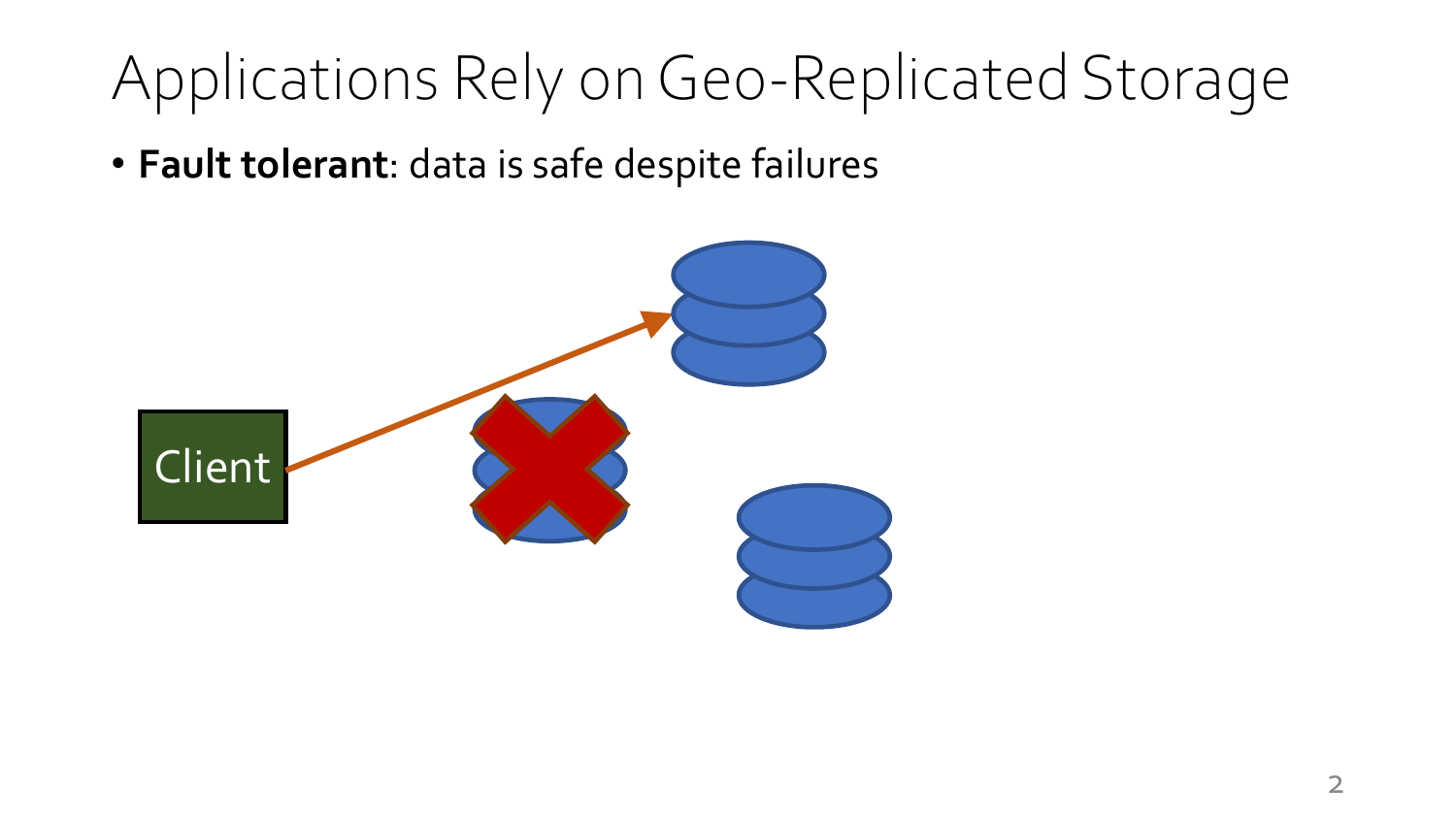### Applications Rely on Geo-Replicated Storage

- **Fault tolerant**: data is safe despite failures
- **Linearizable**: intuitive for application developers

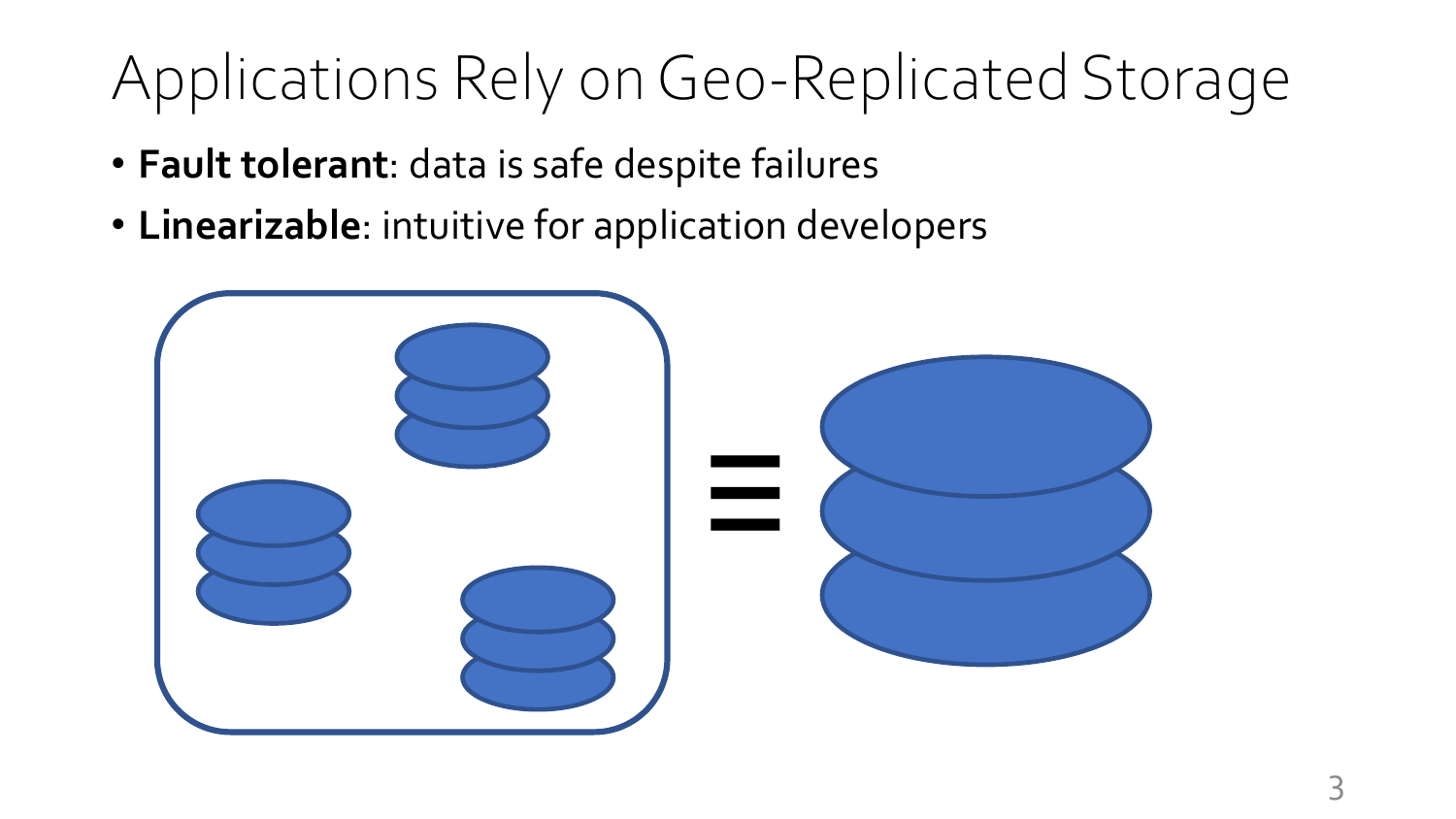### Linearizable Replicated Storage Systems



The Chubby lock service for loosely-coupled distributed systems

Mike Burrows, *Google Inc.*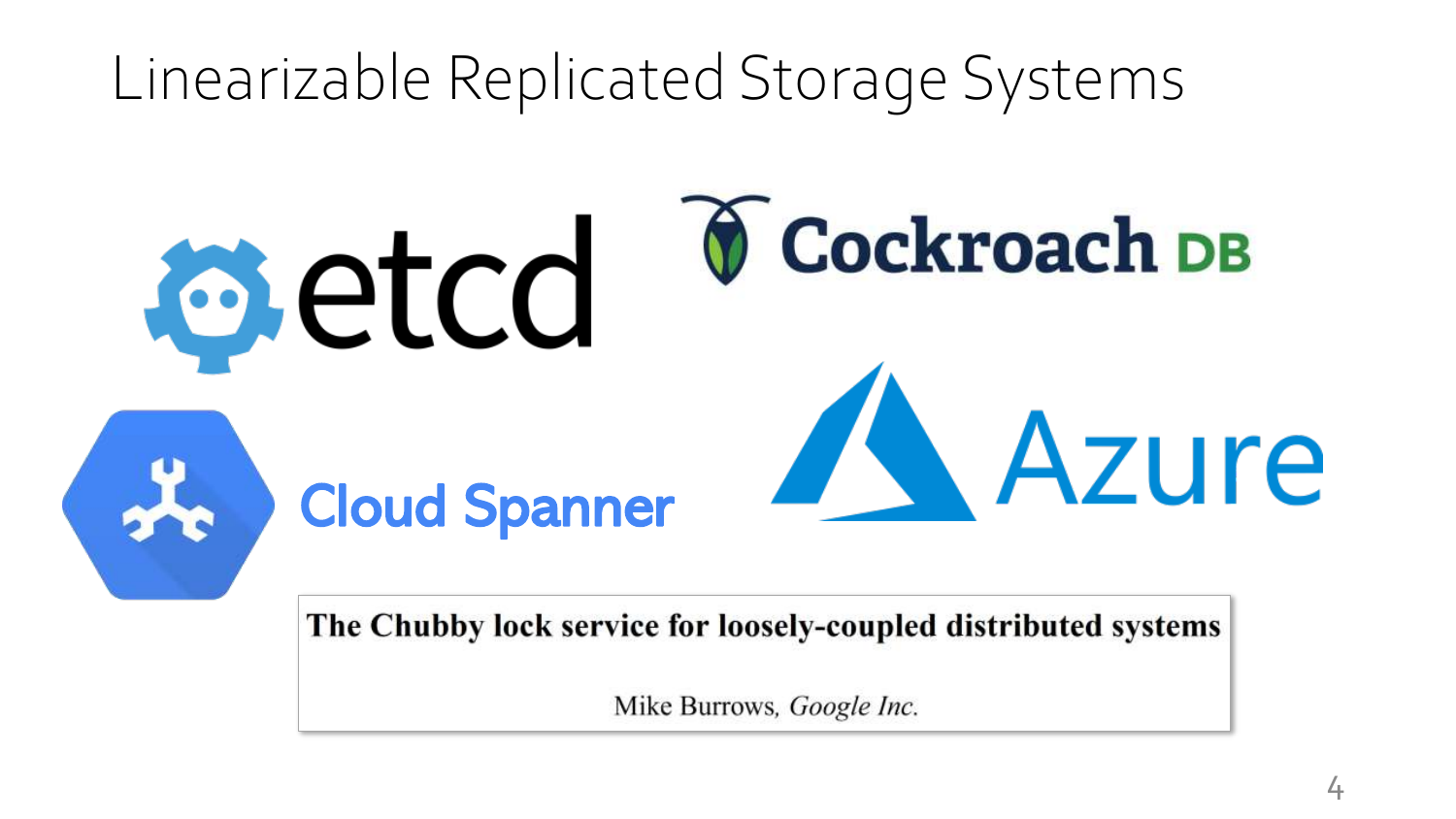### Status Quo: Consensus *or* Shared Registers

• Given the desire for **fault tolerance** and **linearizability**

|                                        | <b>Consensus</b> | <b>Shared Registers</b> |
|----------------------------------------|------------------|-------------------------|
| <b>Strong</b><br>Synchronization       |                  |                         |
| <b>Low Read</b><br><b>Tail Latency</b> |                  |                         |

## **Unify consensus and shared registers?**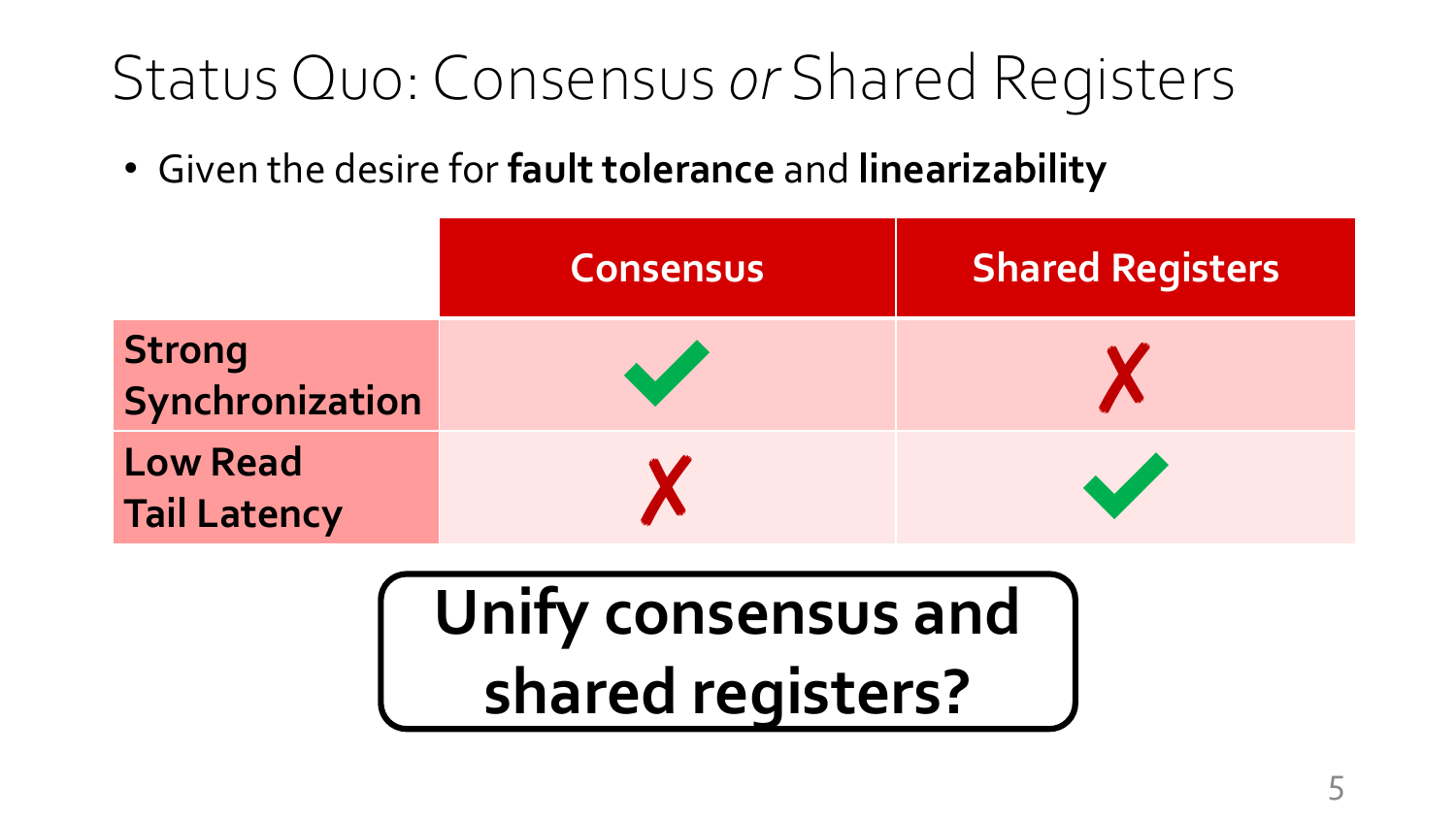### Consensus & State Machine Replication (SMR)

- Generic interface: Command(c(.))
- **Stable ordering**: all preceding log positions are assigned commands

$$
C_1 C_2 C_3 C_4
$$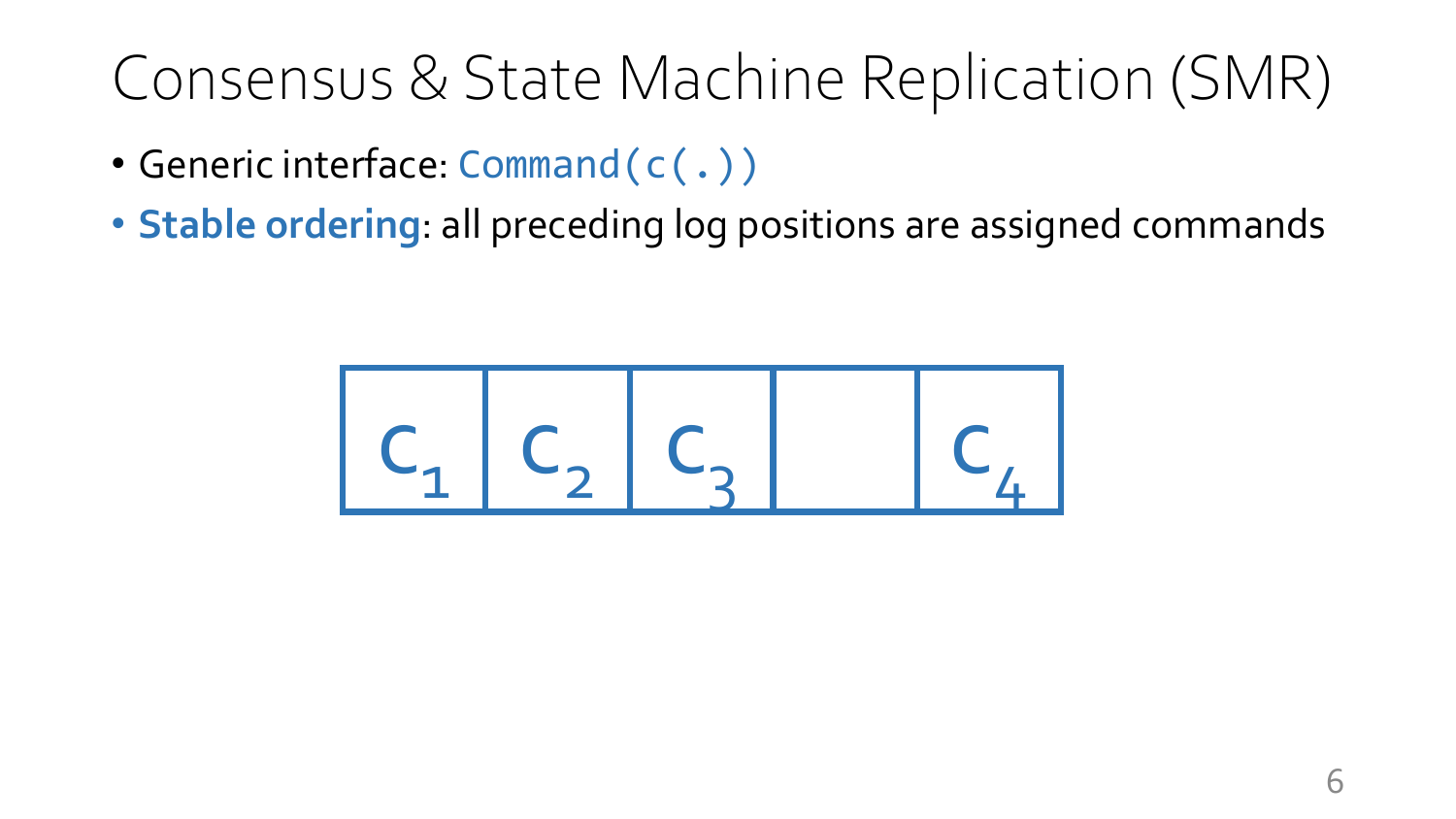### Consensus & State Machine Replication (SMR)

- Generic interface: Command(c(.))
- **Stable ordering**: all preceding log positions are assigned commands
- Used in etcd, CockroachDB, Spanner, Azure Storage, Chubby

$$
C_1 C_2 C_3 C_4
$$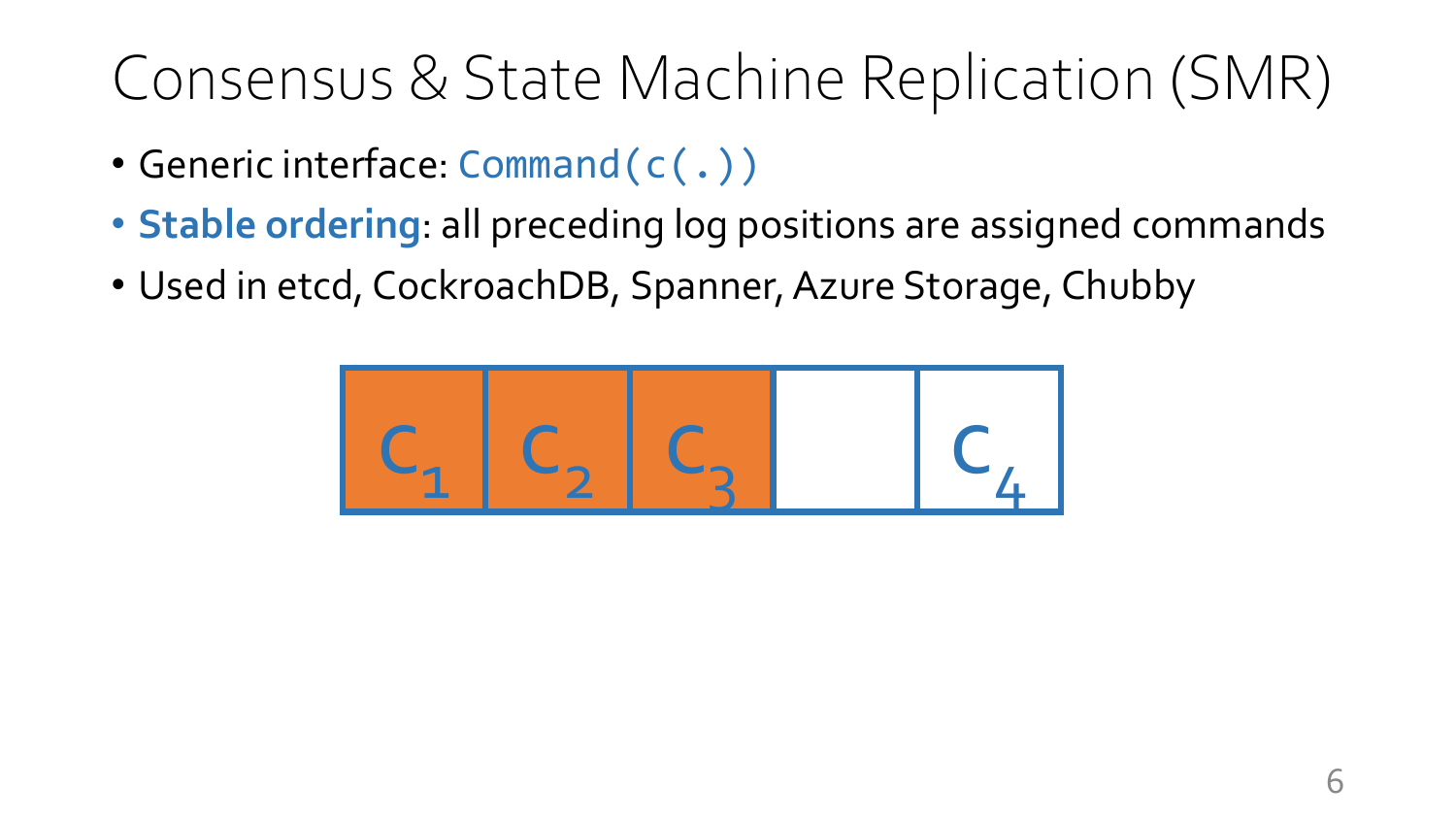### SMR Requires Stable Order

- Allow for strong synchronization primitives like read-modify-writes
- High tail latency in practice (e.g., by serializing through a leader)

|                                        | <b>Consensus</b> |
|----------------------------------------|------------------|
| <b>Strong</b><br>Synchronization       |                  |
| <b>Low Read</b><br><b>Tail Latency</b> | X                |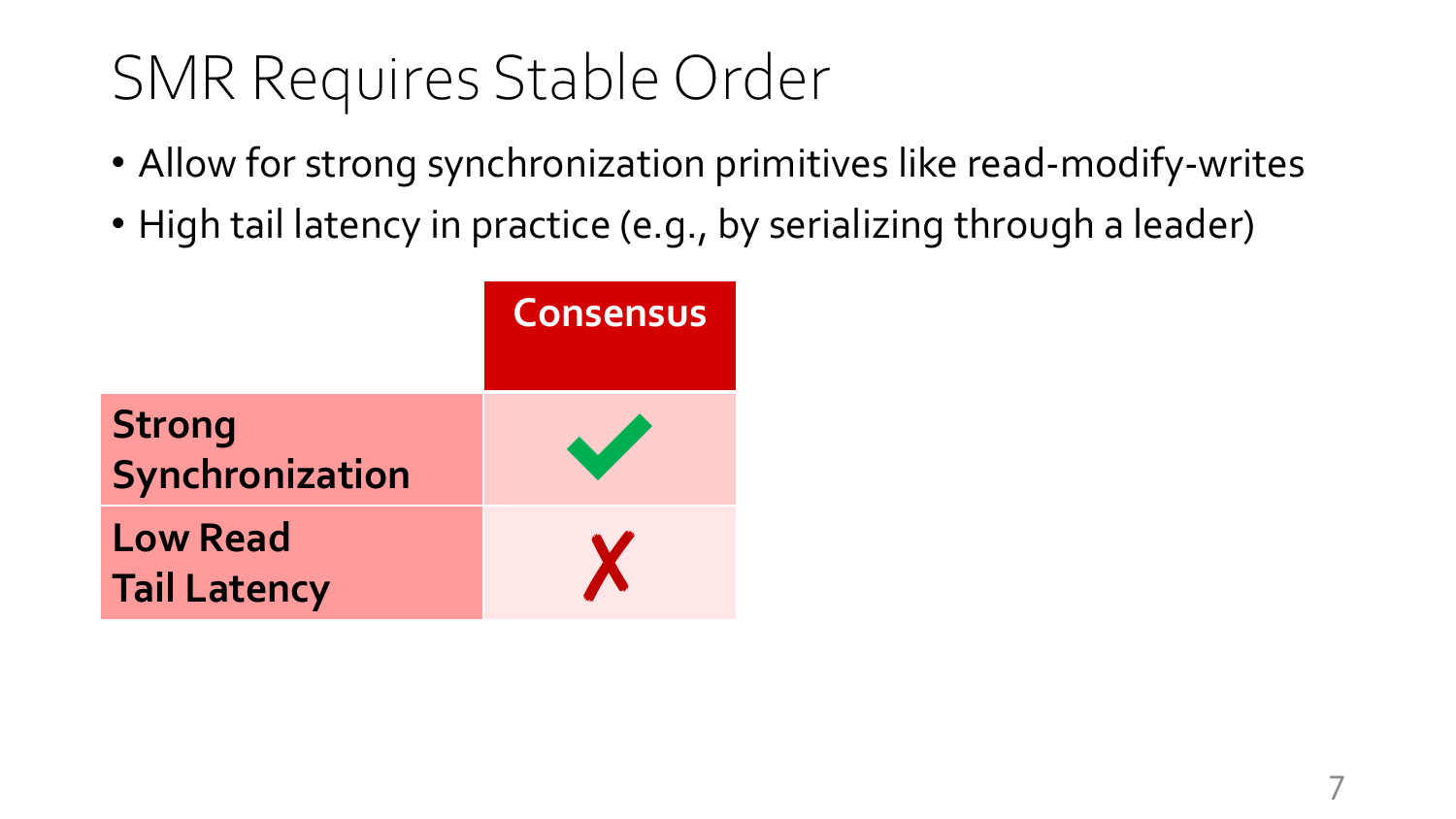### Shared Registers

- Simple interface: Read()/Write(v)
- **Unstable ordering**: total order without pre-defined positions

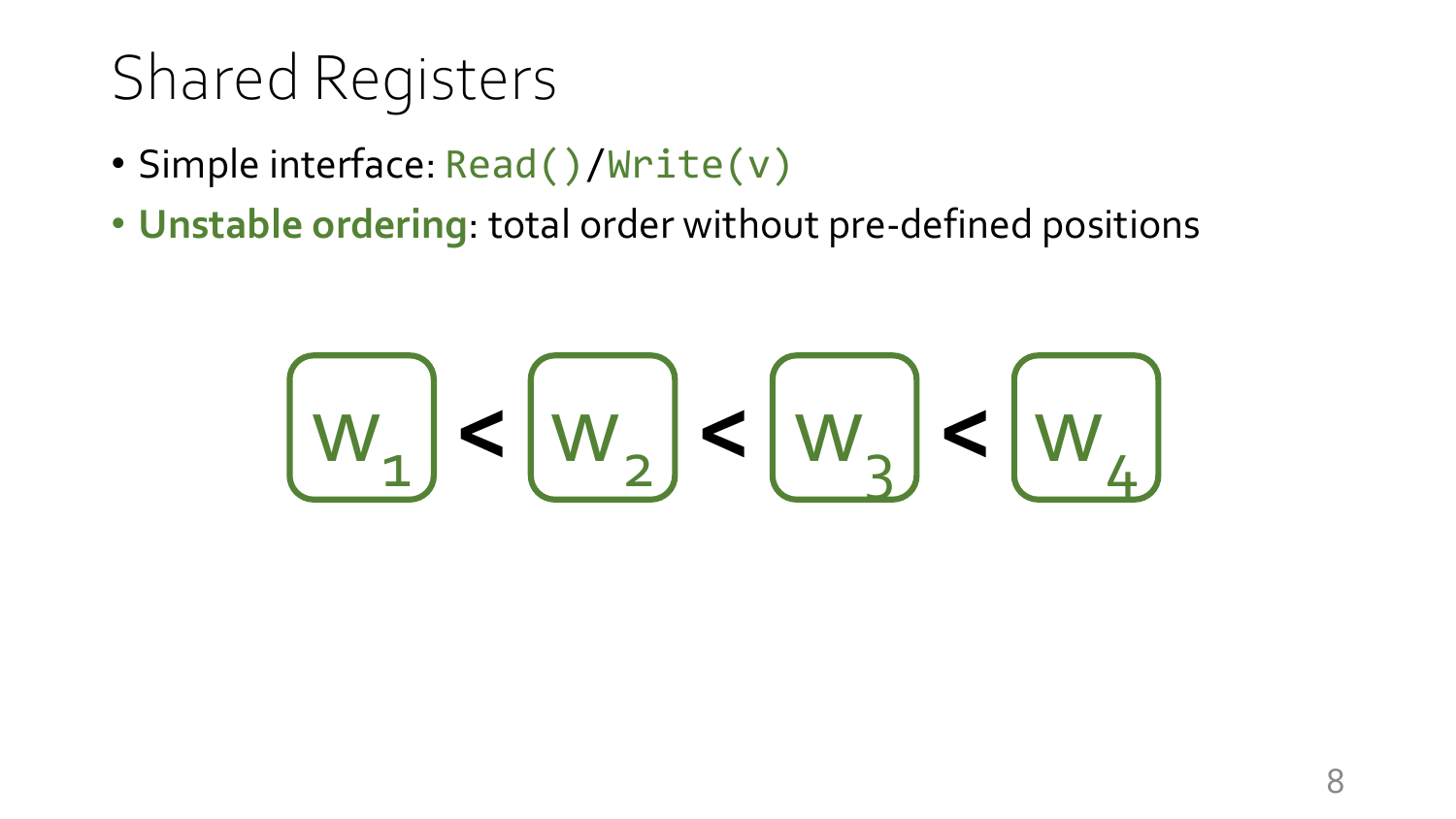## Shared Registers

- Simple interface: Read()/Write(v)
- **Unstable ordering**: total order without pre-defined positions

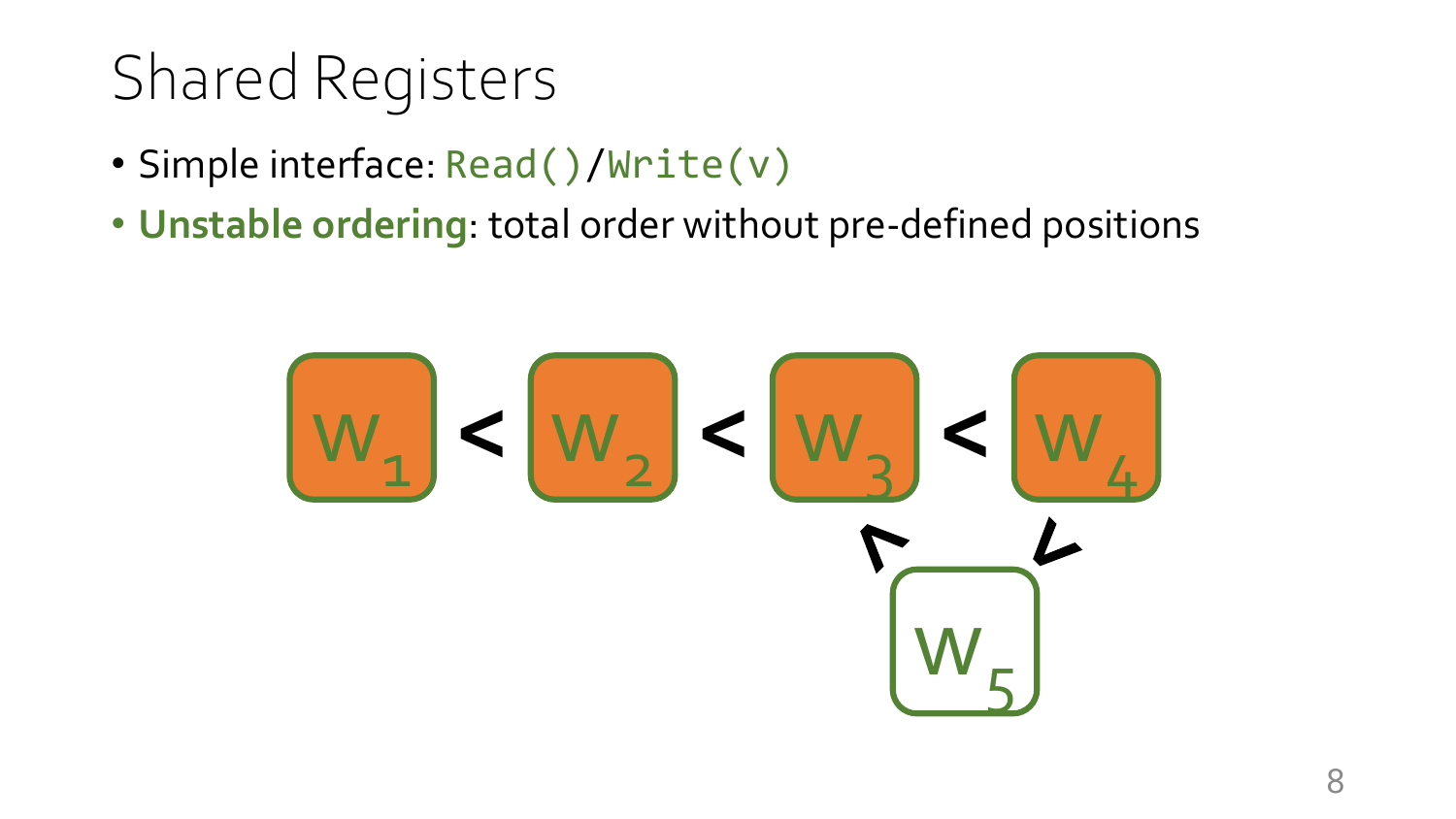## Shared Registers

- Simple interface: Read()/Write(v)
- **Unstable ordering**: total order without pre-defined positions
- Similar to Cassandra, Dynamo, Riak

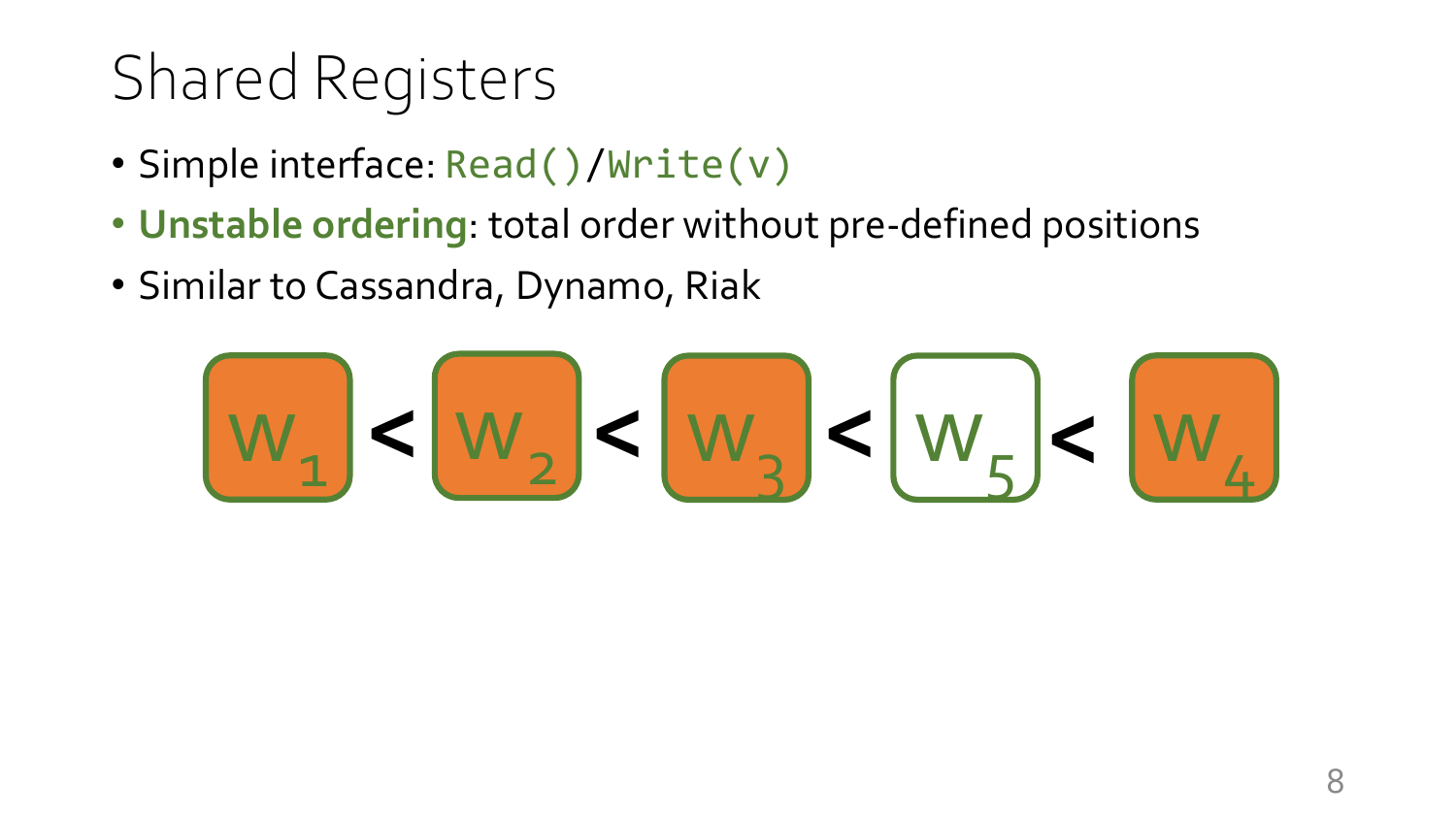### Shared Registers Use Unstable Order

- Cannot implement strong synchronization primitives [Herlihy91]
- Flexibility of unstable order provides favorable tail latency

|                                        | <b>Consensus</b> | <b>Shared</b><br>Registers |
|----------------------------------------|------------------|----------------------------|
| <b>Strong</b><br>Synchronization       | <b>Self</b>      |                            |
| <b>Low Read</b><br><b>Tail Latency</b> |                  |                            |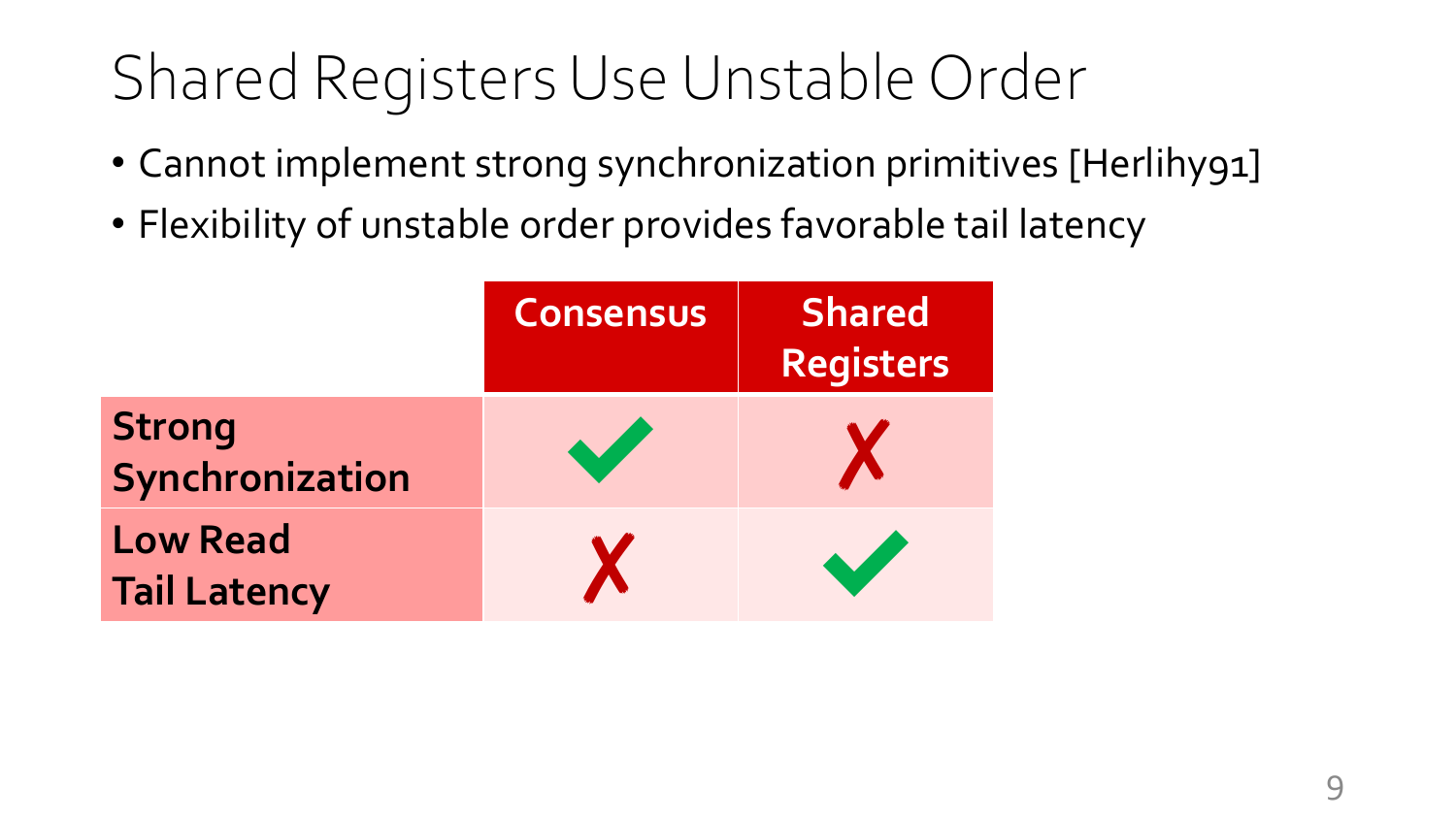### Shared Objects: Interface for Unification

- Interface: Read()/Write(v)/RMW(f(.))
- RMW( $f(.)$ )  $\rightarrow$  read base *v*, compute new value  $f(v)$ , write  $f(v)$
- Examples: etcd, Redis, BigTable

RMWs with low read tail latency?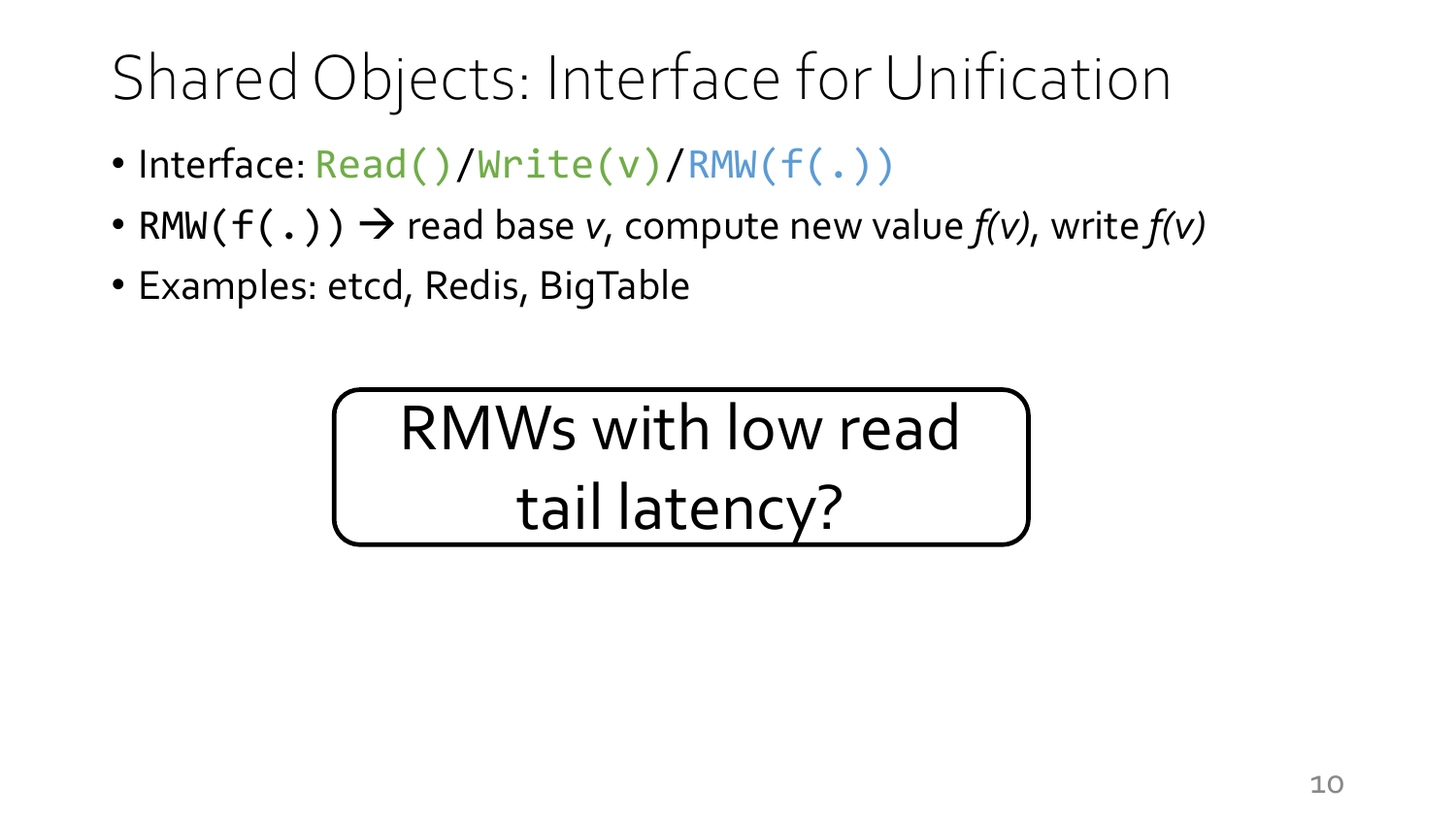# Consensus-after-Register Timestamps (Carstamps) rmw. rmw. rmw  $\text{rmw}_2$ **Unstable Order Stable**  $\leq$   $\lfloor w_{2} \rfloor < \lfloor w_{3} \rfloor < \lfloor w_{4} \rfloor$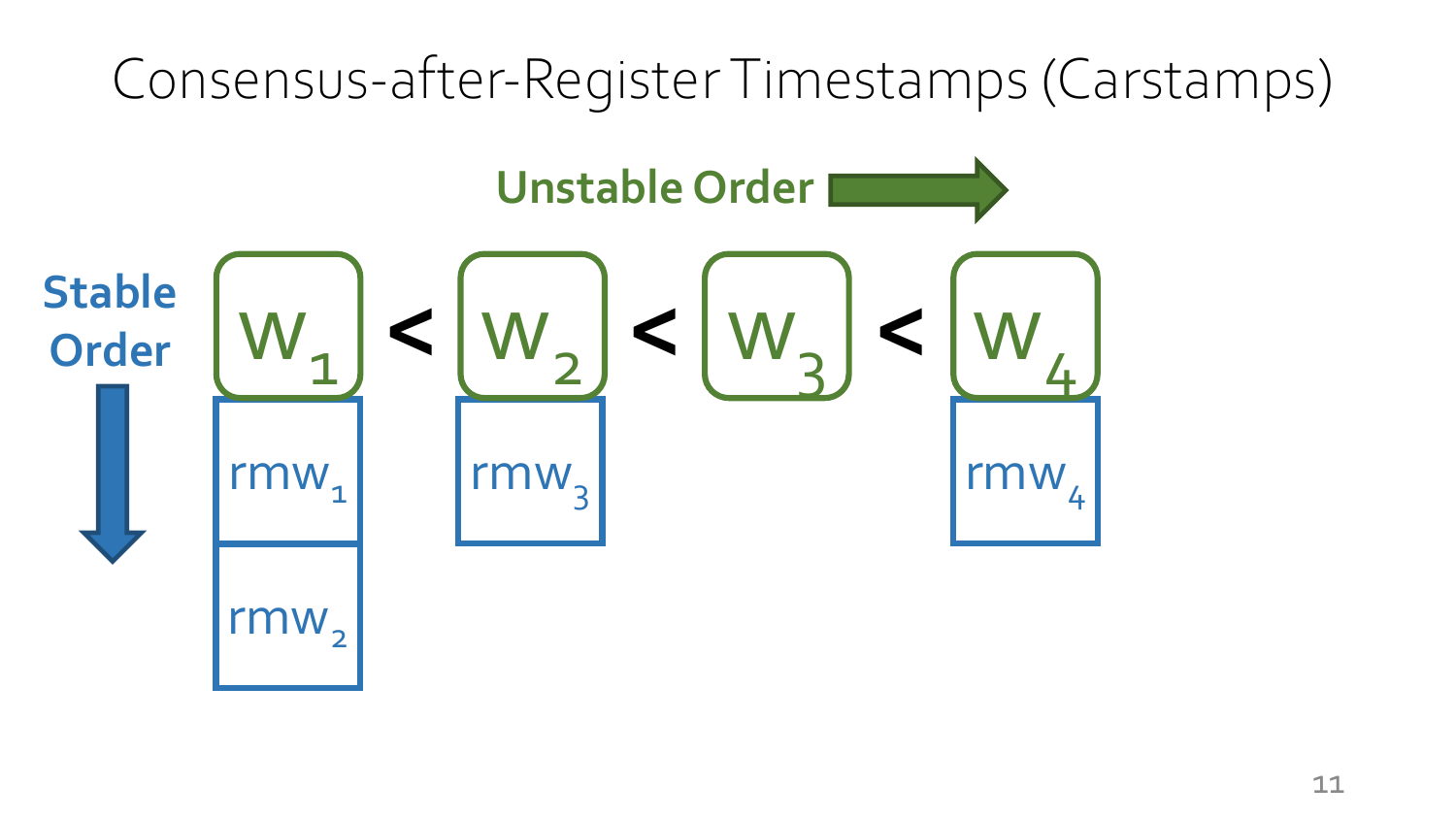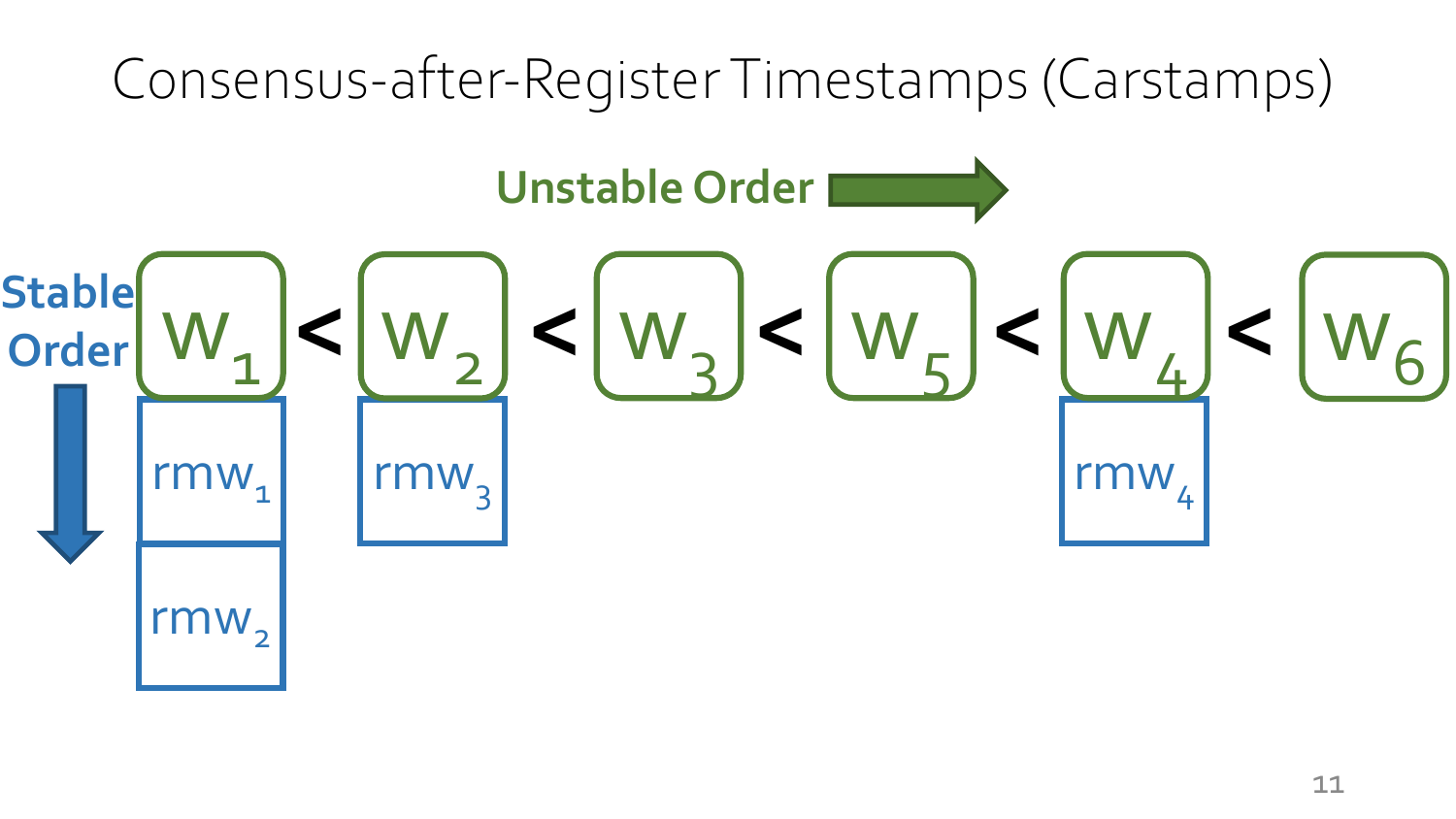#### Carstamps

- Tuple with three fields: (*ts*, *id*, *rmwc*)
- *ts* and *id* basis for unstable ordering of writes
- *rmwc* is set to 1 greater than rmwc of base to ensure stable ordering

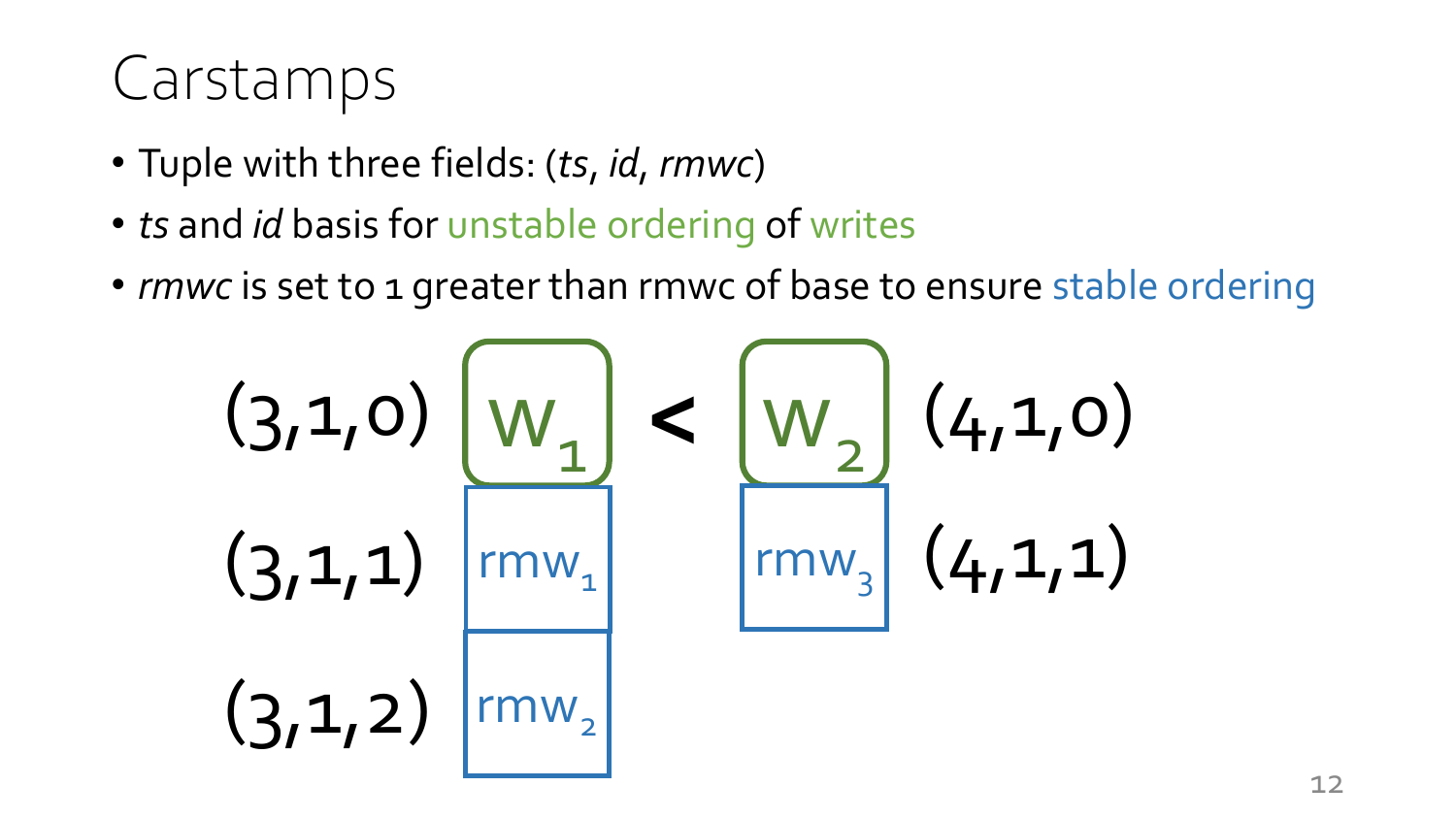## Gryff Unifies Consensus and Shared Registers

• Only uses consensus when necessary, for strong synchronization

|                                        | <b>Consensus</b> | <b>Shared</b><br><b>Registers</b> | Gryff |  |
|----------------------------------------|------------------|-----------------------------------|-------|--|
| <b>Strong</b><br>Synchronization       |                  |                                   |       |  |
| <b>Low Read</b><br><b>Tail Latency</b> |                  |                                   |       |  |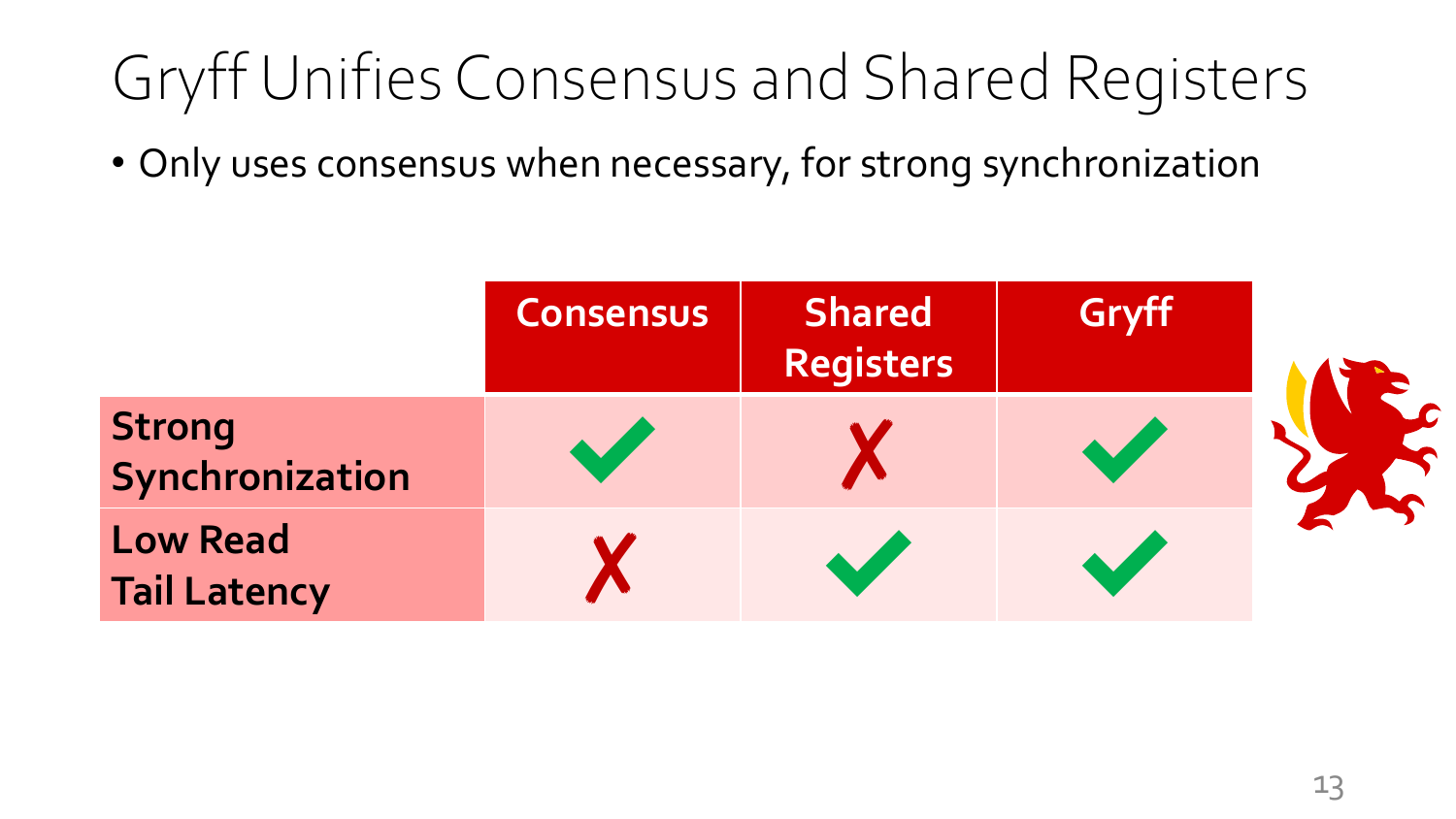# Gryff Design

- Combine multi-writer [LS97] ABD [ABD95] & EPaxos [MAK13]
- Modifications needed for safety:
	- Carstamps for proper ordering
	- Synchronous Commit phase for rmws
- Modifications for better read tail latency:
	- Early termination for reads (fast path)
	- Proxy optimization for reads (fast path more often)

#### **See the paper for details!**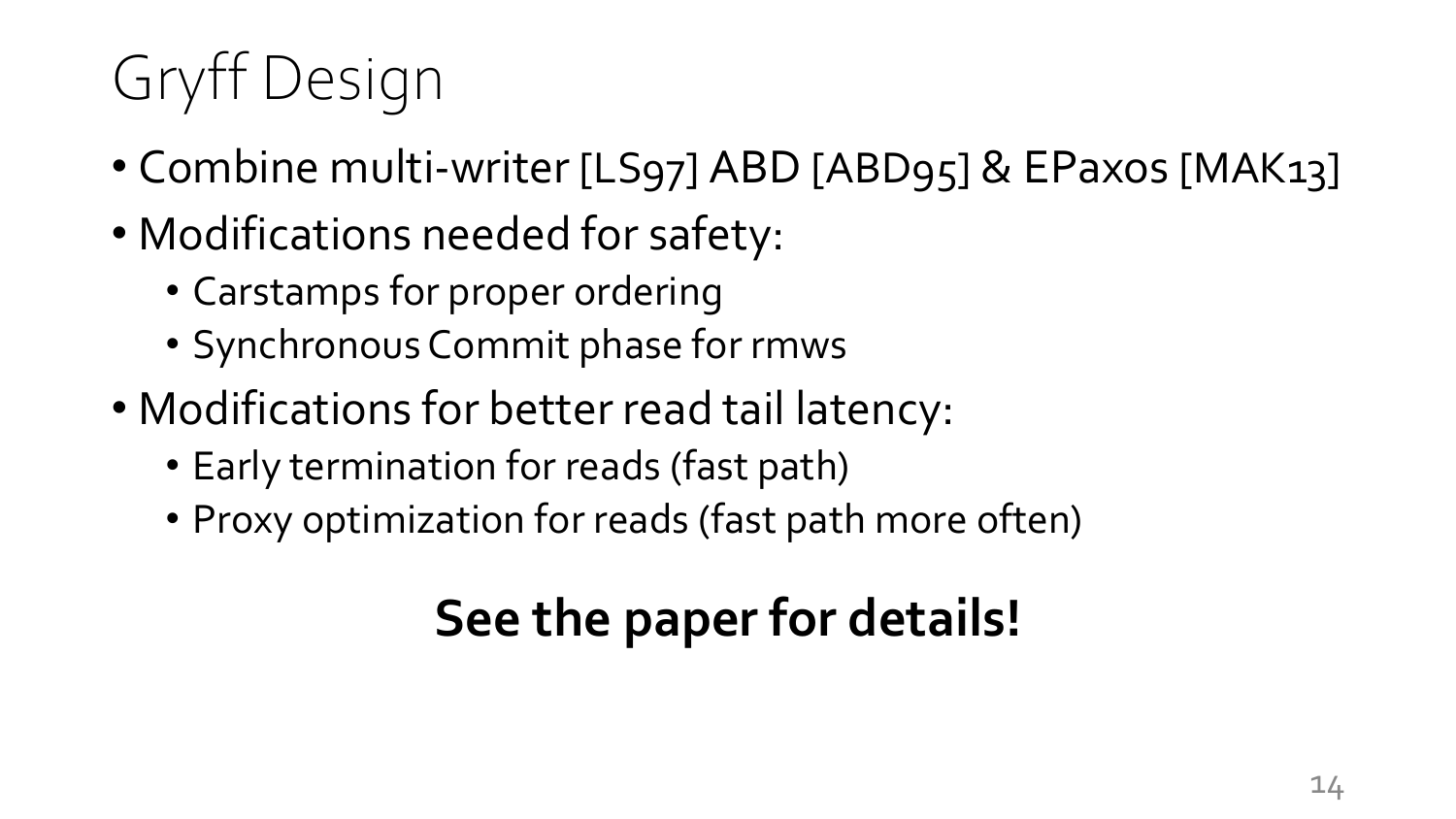### Gryff in Action

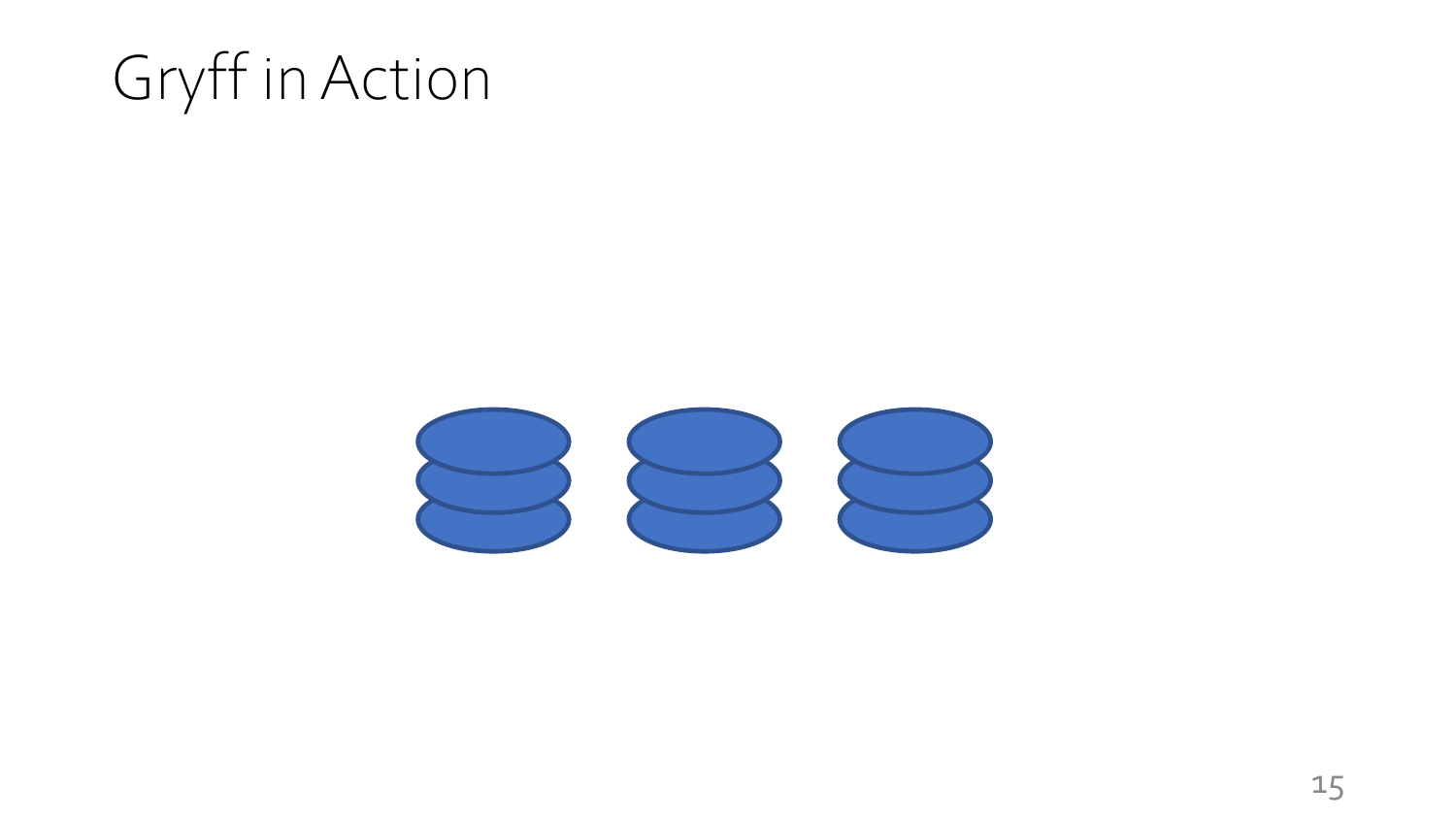### Gryff in Action

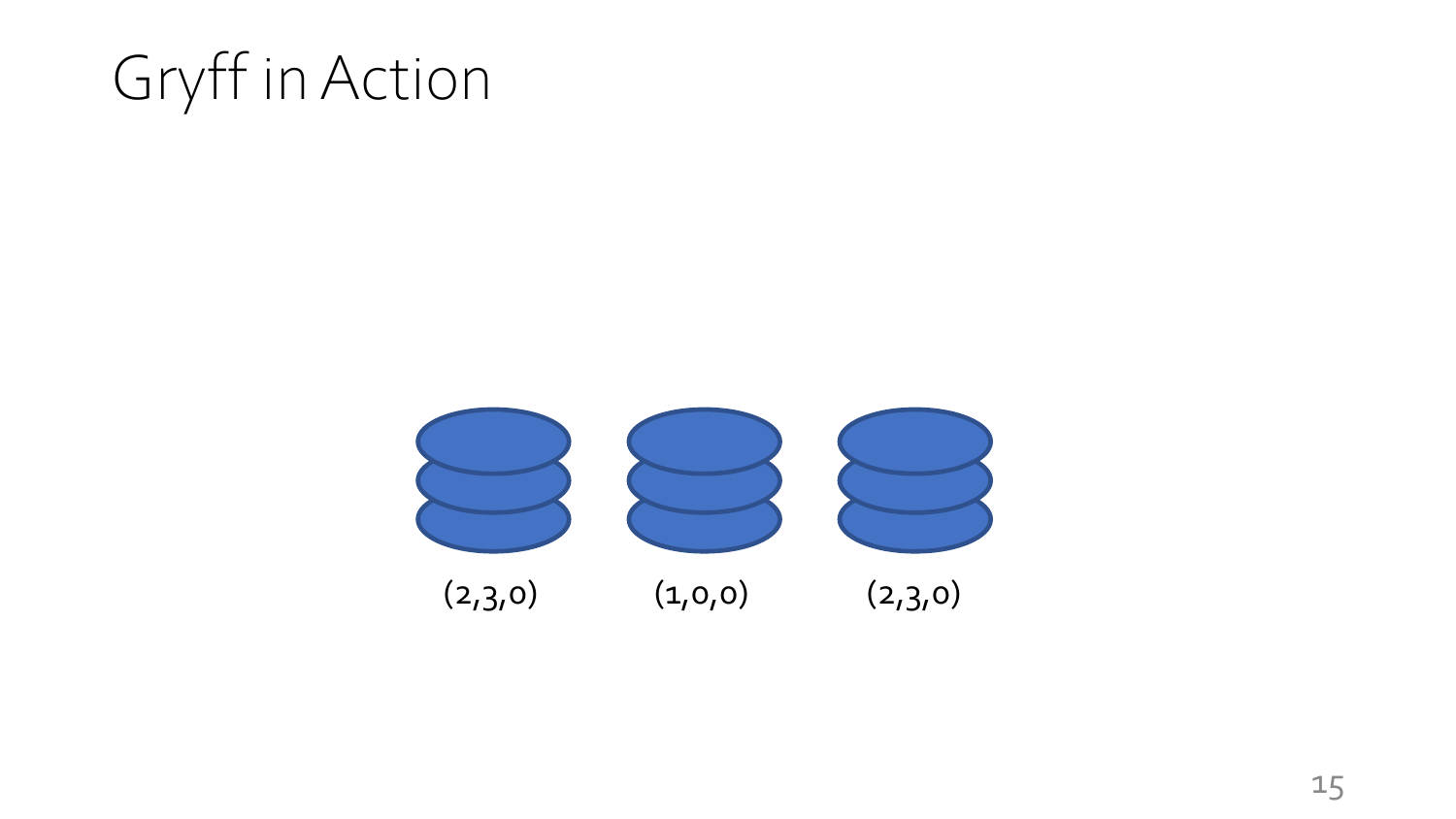Gryff in Action

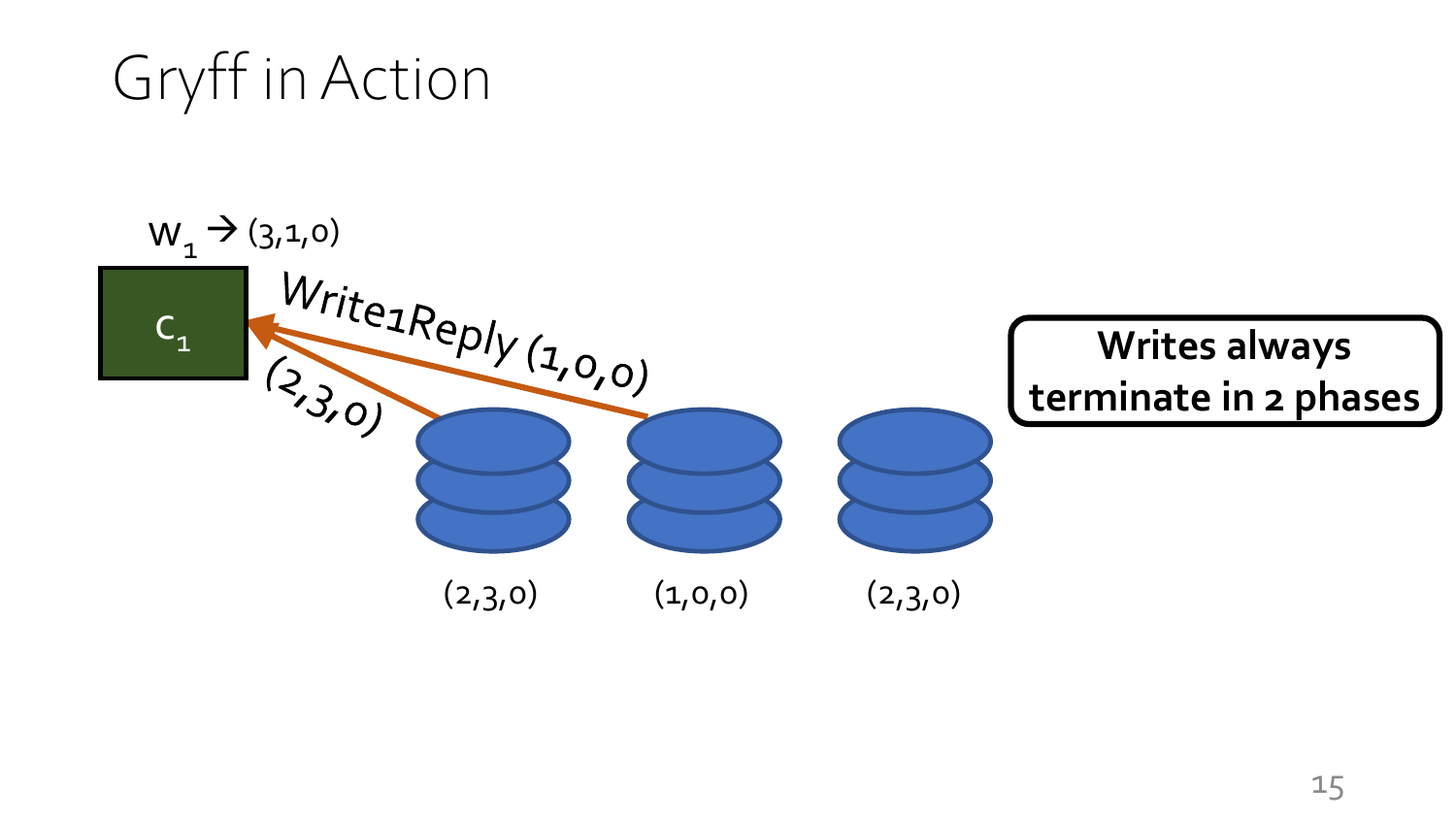#### Gryff in Action

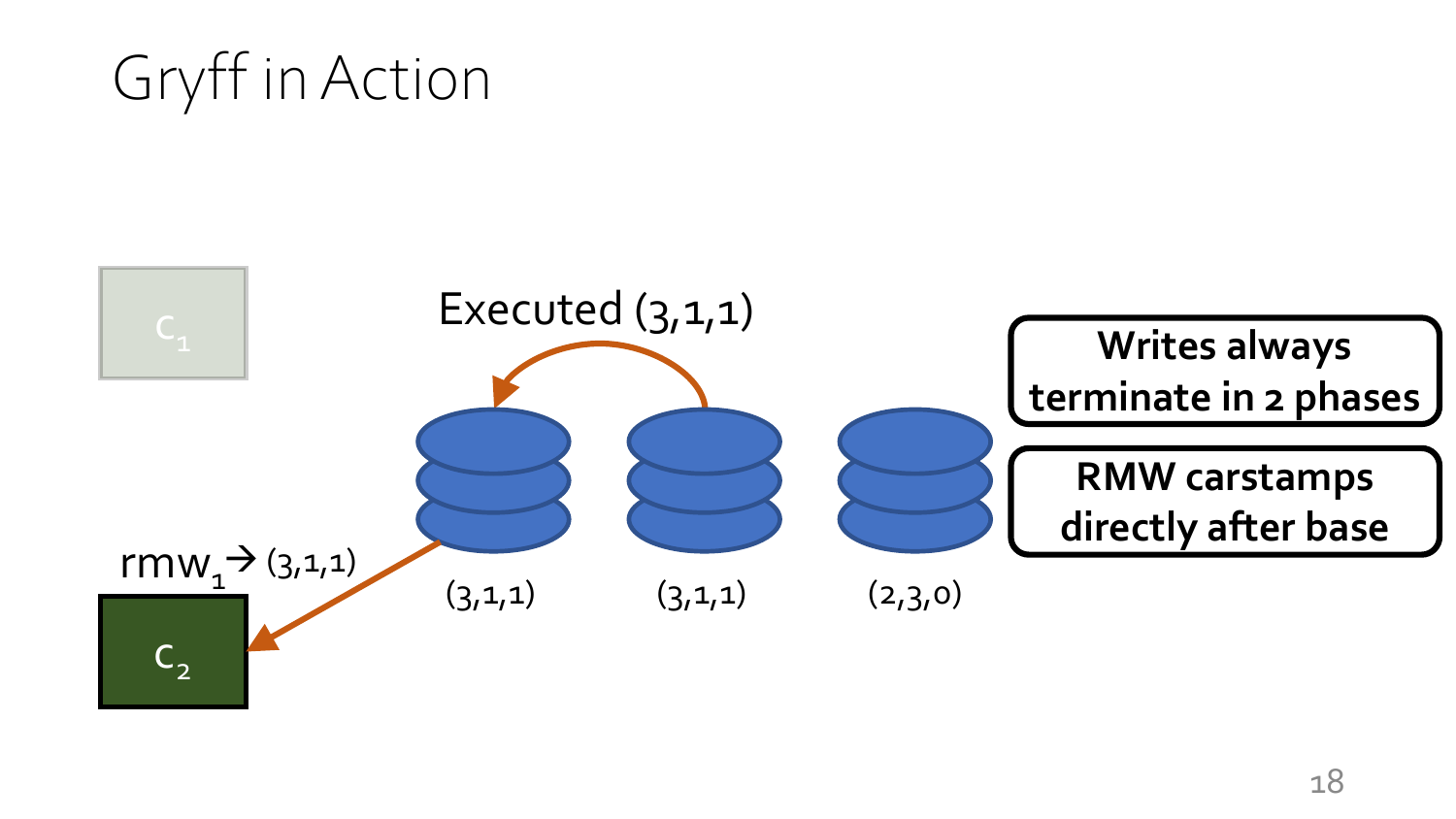Read1Reply (3,1,1)  $(3,1,1)$   $(3,1,1)$ Gryff in Action  $C_1$  $(2,3,0)$  $r \rightarrow (3,1,1)$ **Writes always terminate in 2 phases RMW carstamps directly after base Reads often terminate in 1 phase**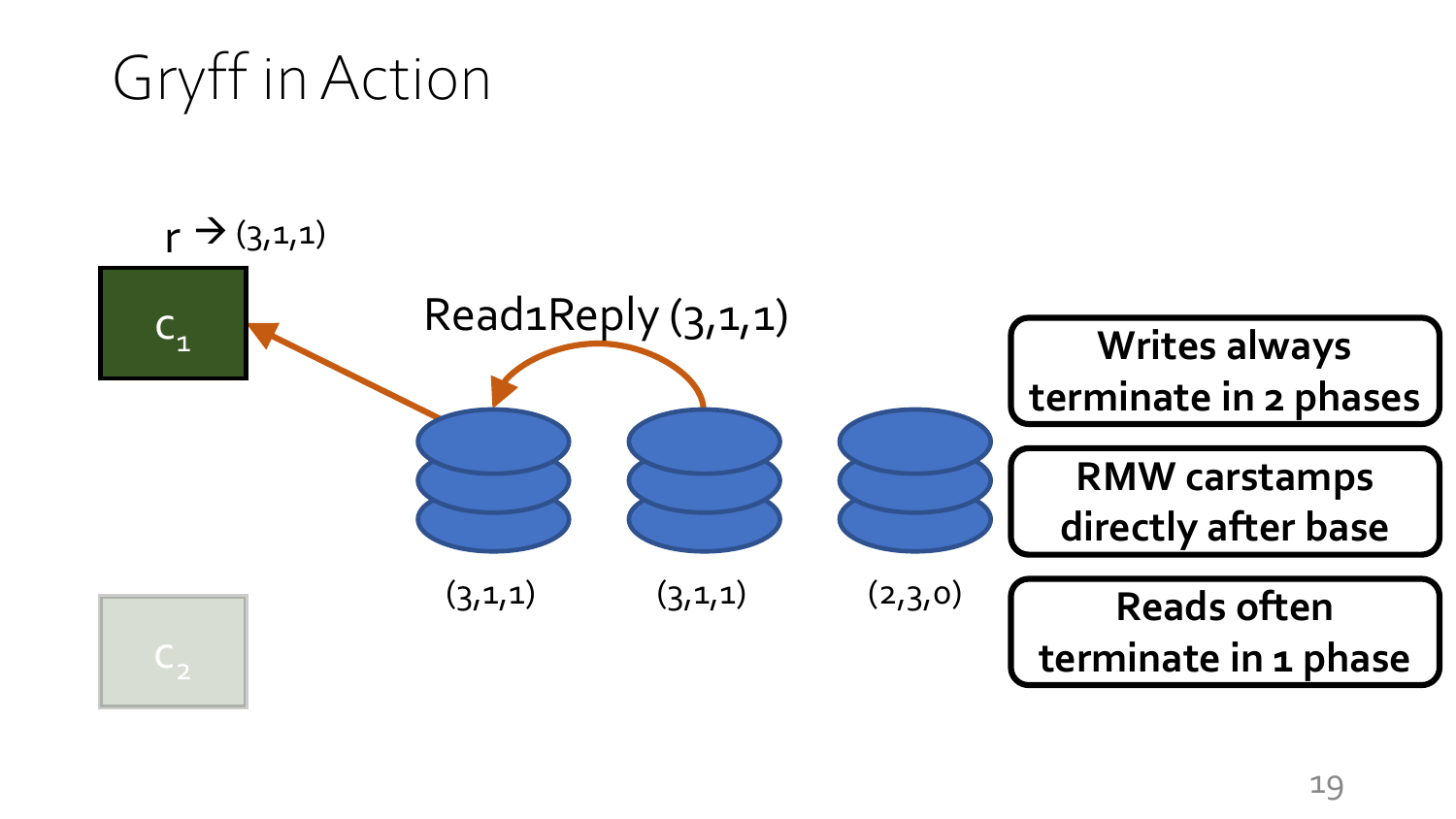### Evaluation

Relative to state-of-the-art-consensus protocols:

- 1. How do Gryff's read/write protocols affect **read tail latency**?
- 2. What is the **latency distribution** of Gryff's **reads, writes, and rmws**?
- 3. What **maximum throughput** does Gryff achieve?
- 4. How does Gryff perform in **tail-at-scale** workloads?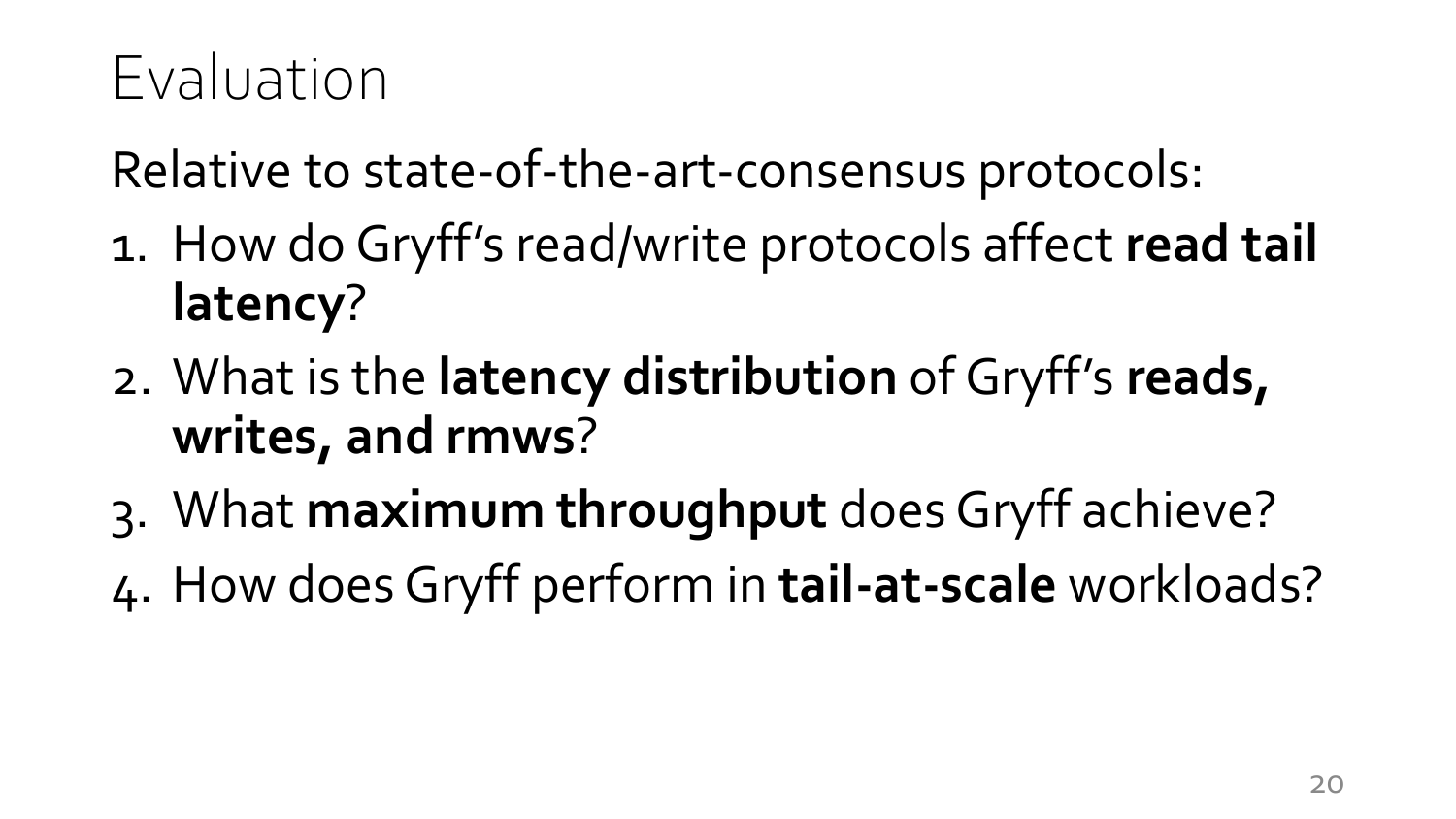### Evaluation

Relative to state-of-the-art-consensus protocols:

- 1. How do Gryff's read/write protocols affect **read tail latency**?
- 2. What is the **latency distribution** of Gryff's **reads, writes, and rmws**?
- 3. What **maximum throughput** does Gryff achieve?
- 4. How does Gryff perform in **tail-at-scale** workloads?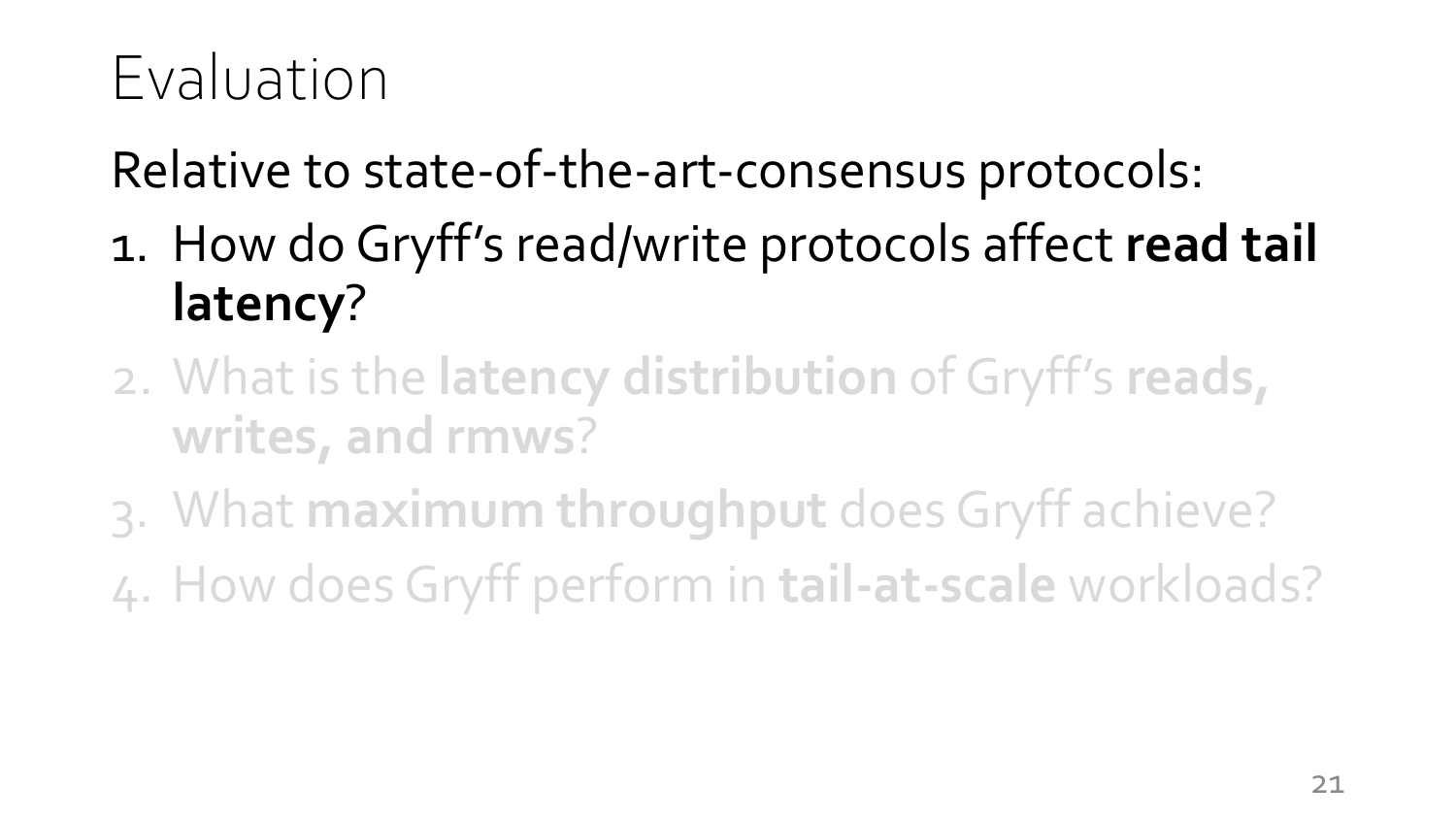## Evaluation Setup

• Geo-replication with 3 regions



• Baselines: MultiPaxos (industry standard), EPaxos (leaderless)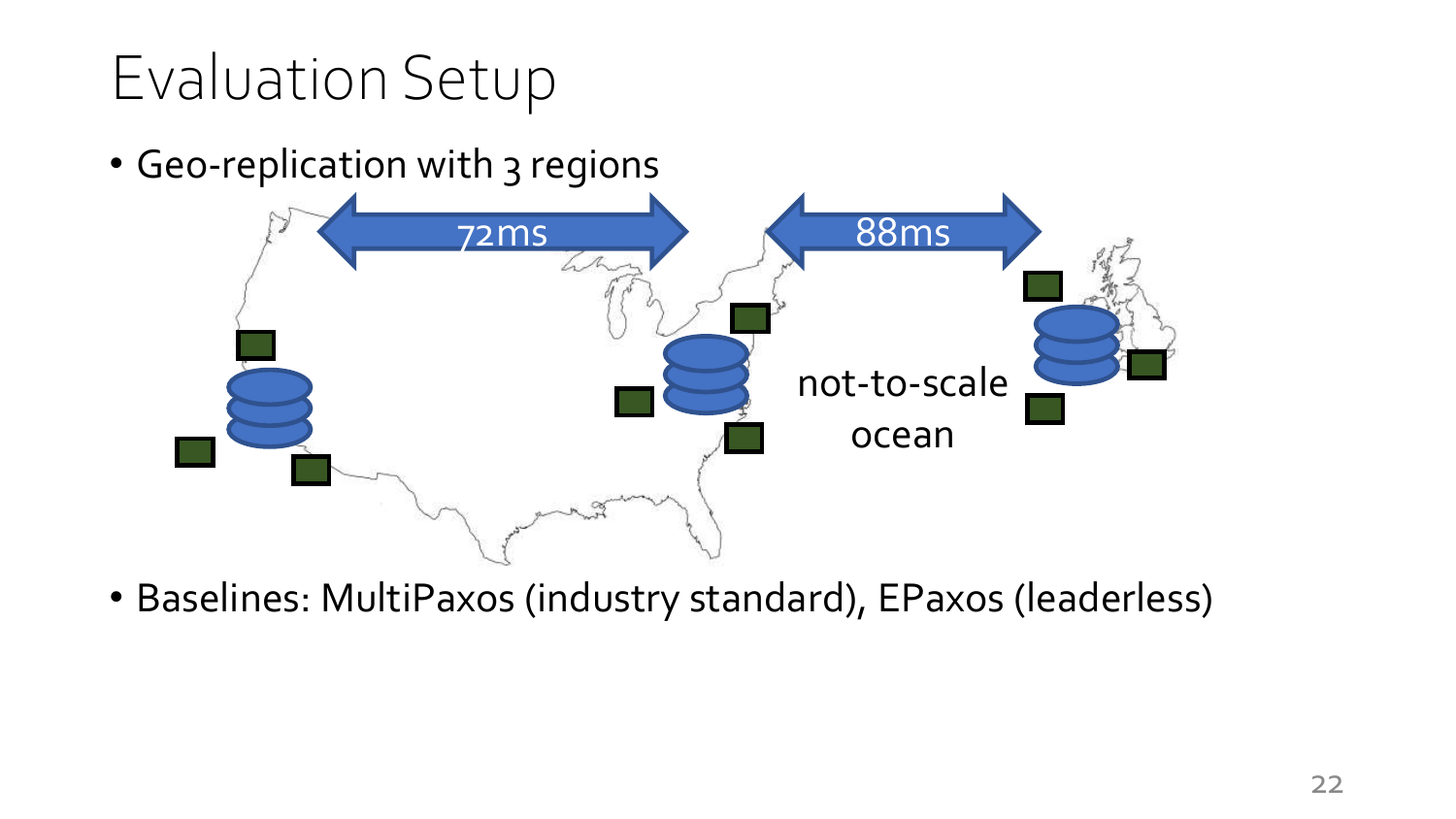#### Read Tail Latency (94.5% R, 4.5% W, 1% RMW, 25% Conflicts)



23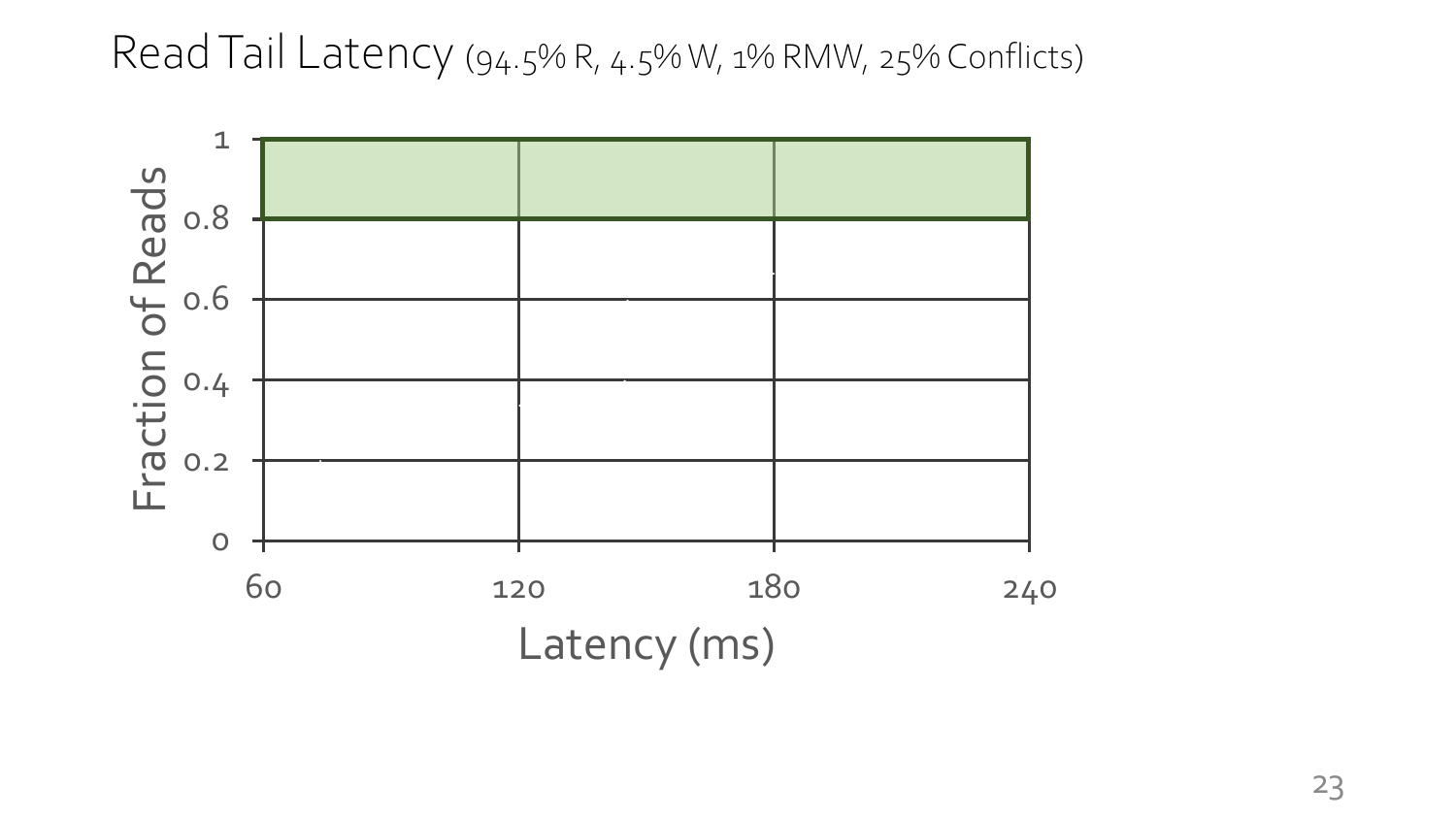

Read Tail Latency (94.5% R, 4.5% W, 1% RMW, 25% Conflicts)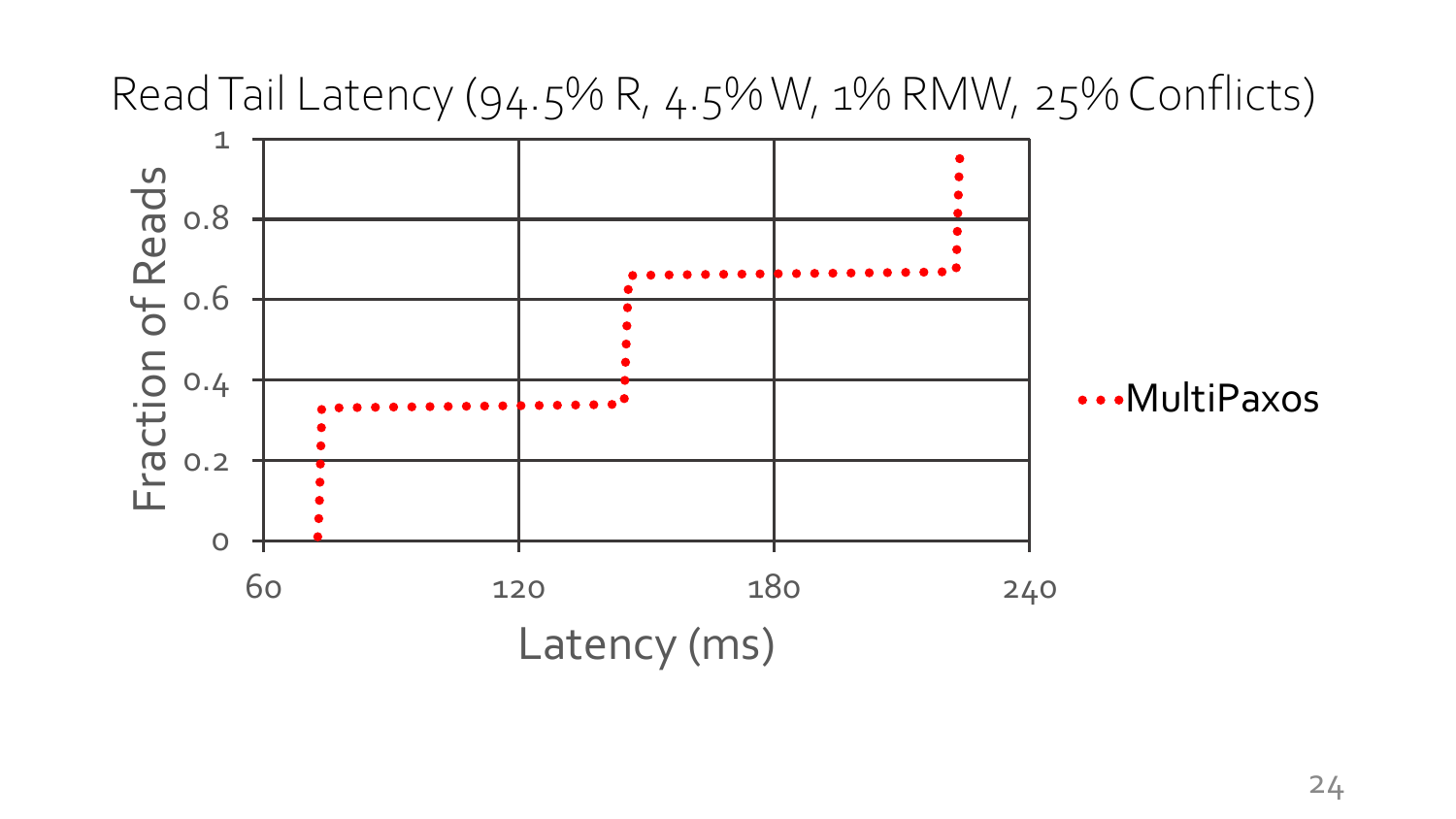

Read Tail Latency (94.5% R, 4.5% W, 1% RMW, 25% Conflicts)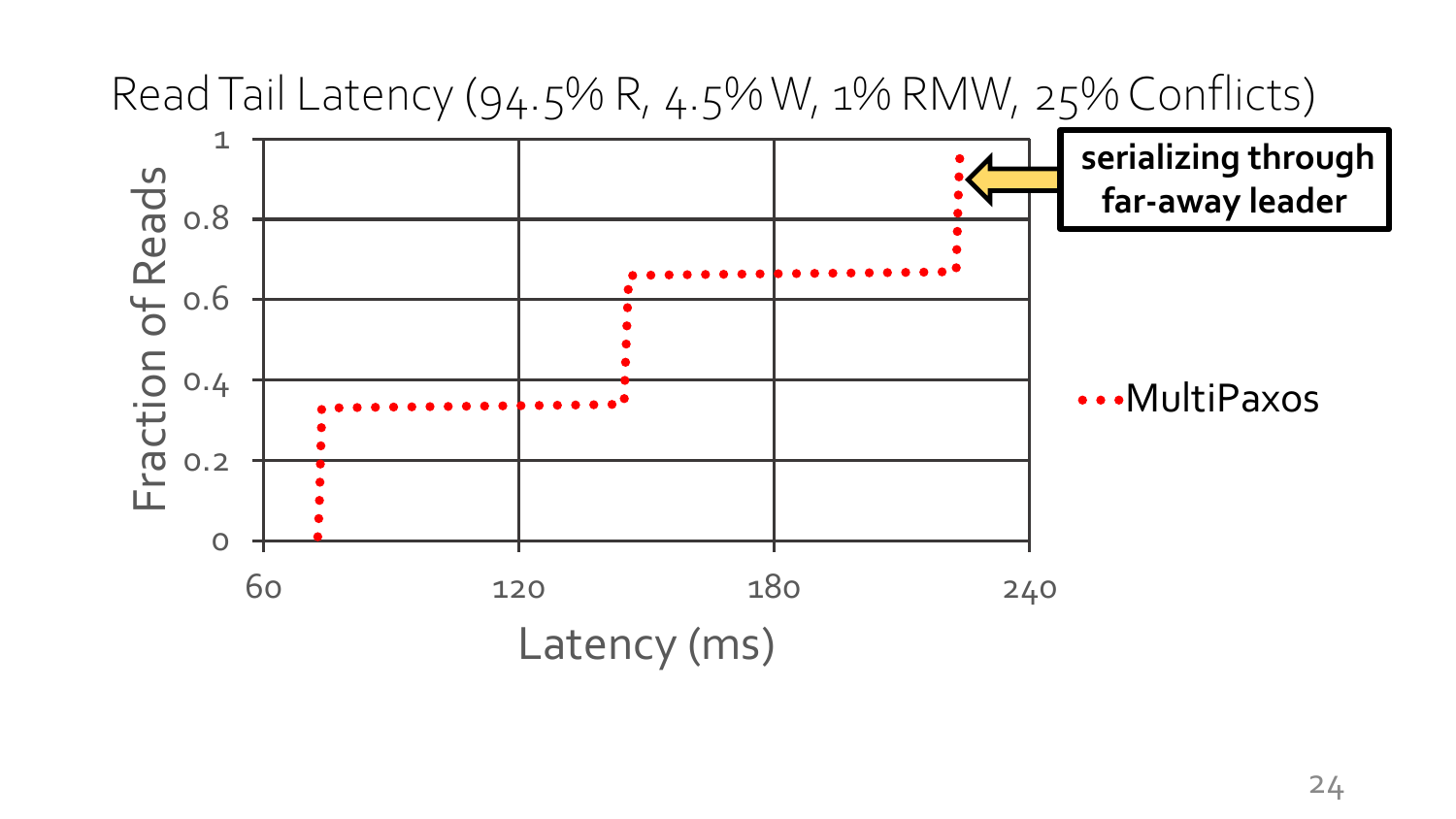

Read Tail Latency (94.5% R, 4.5% W, 1% RMW, 25% Conflicts)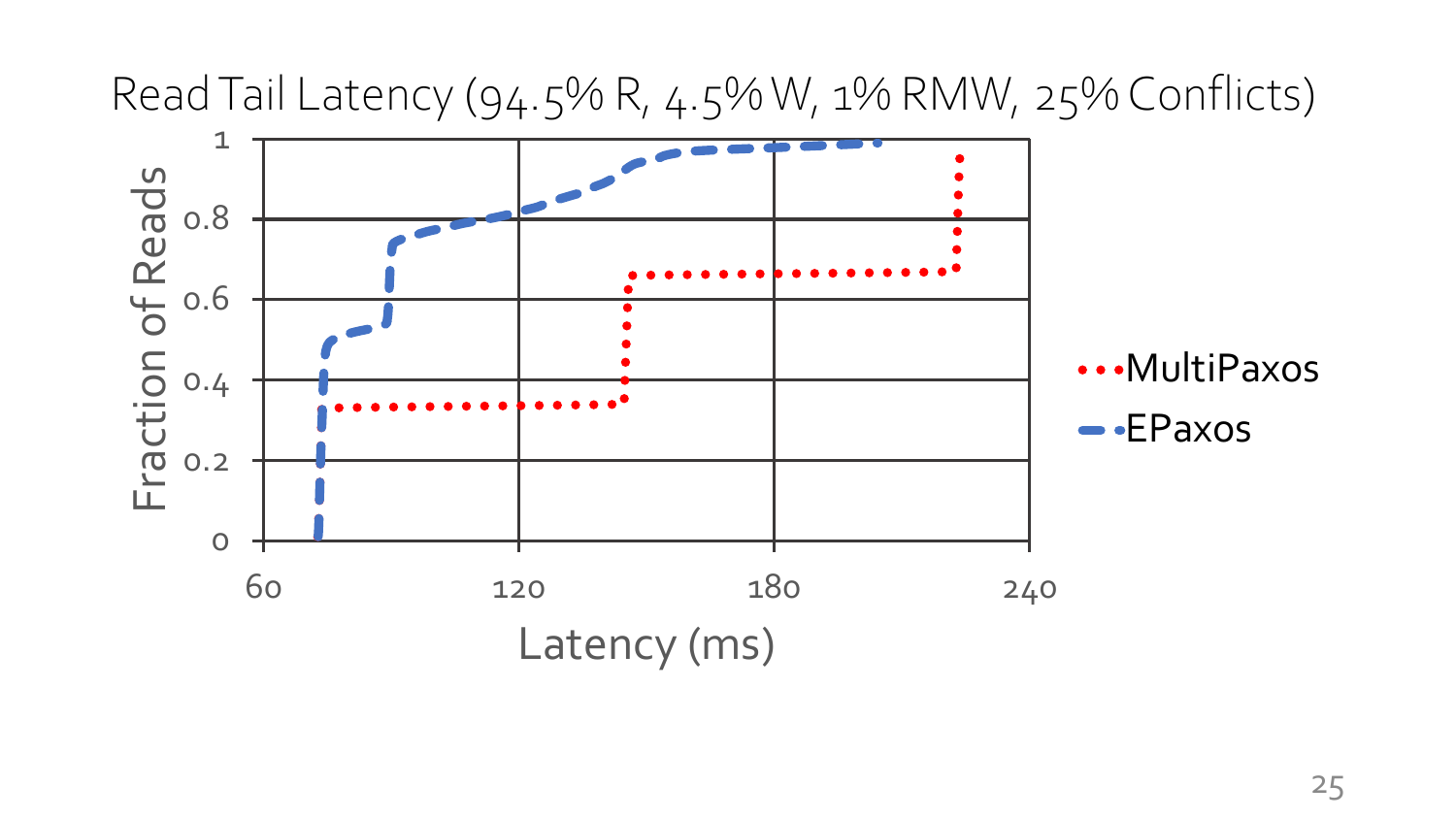

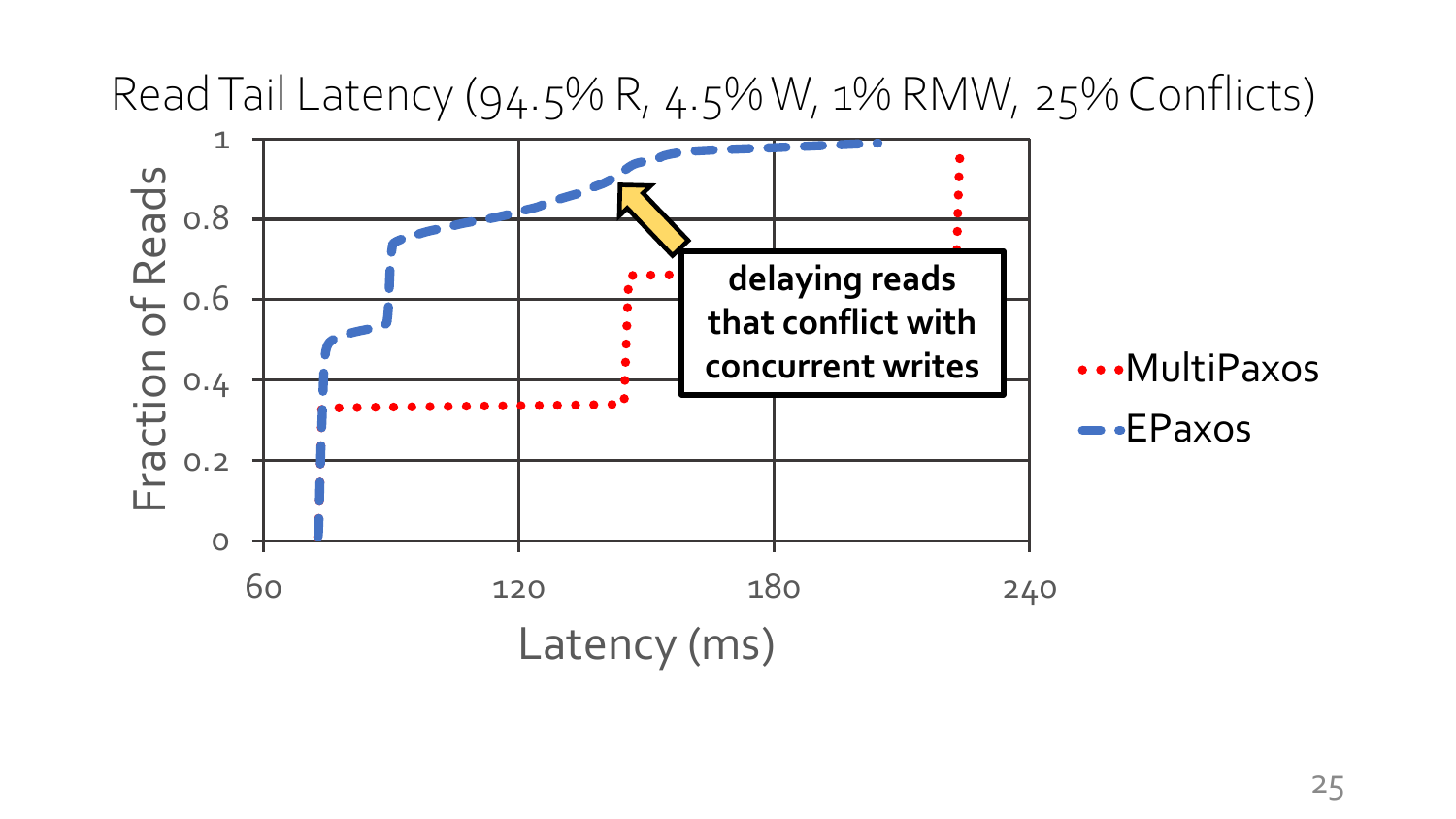Read Tail Latency (94.5% R, 4.5% W, 1% RMW, 25% Conflicts)

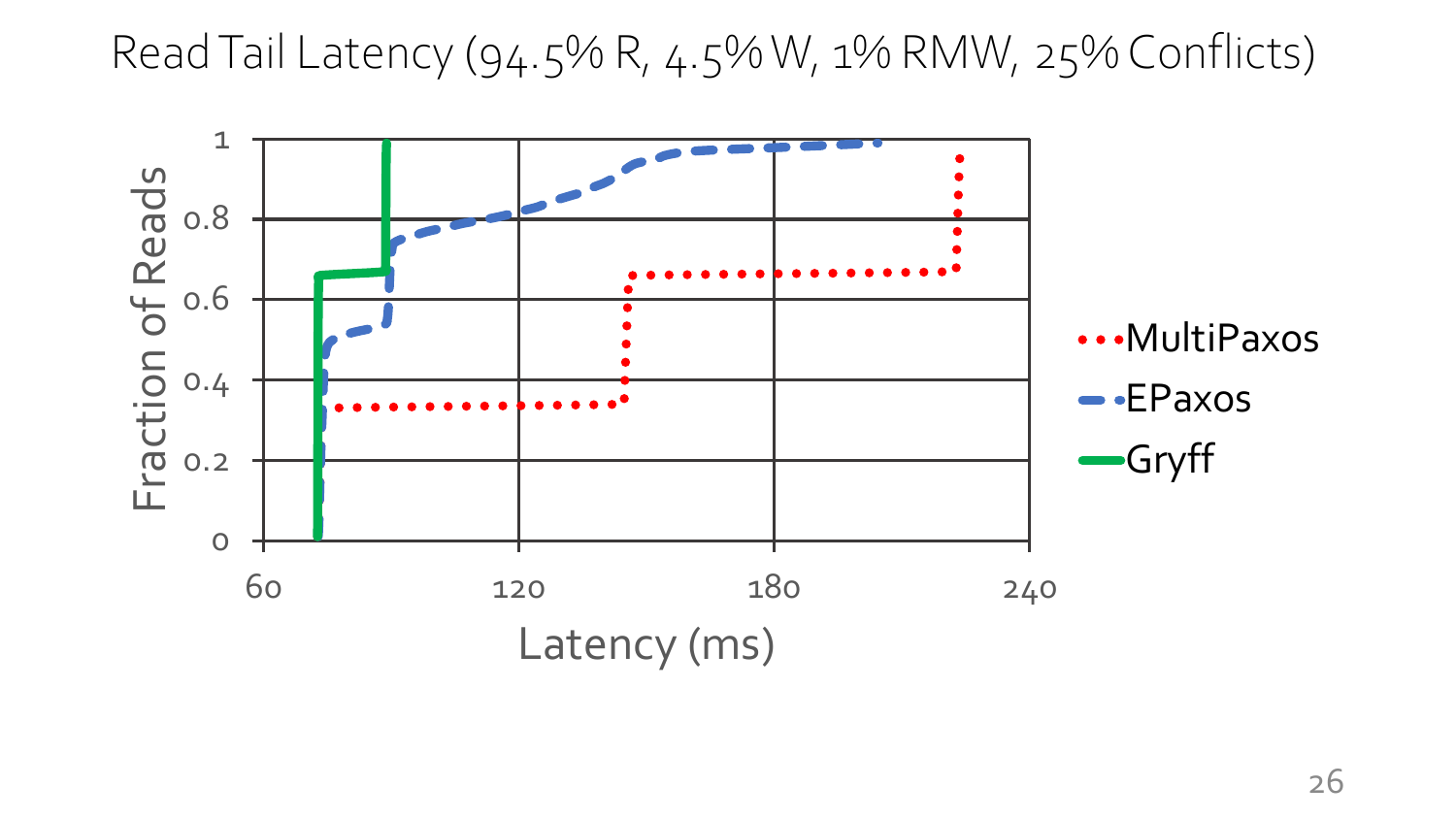Read Tail Latency (94.5% R, 4.5% W, 1% RMW, 25% Conflicts)



26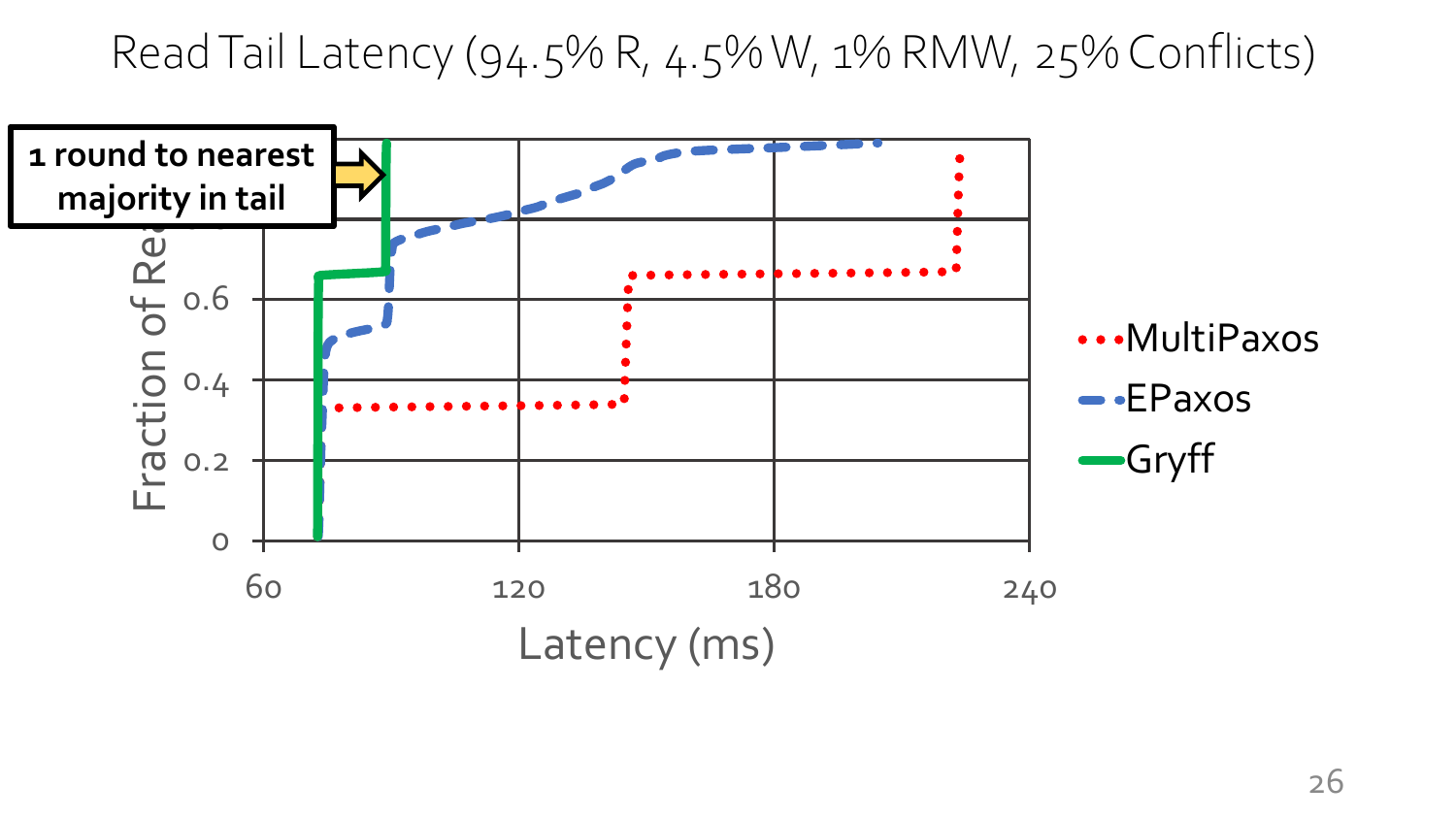#### Summary

- Consensus: strong synchronization w/ high tail latency Shared registers: low tail latency w/o strong synchronization
- **Carstamps** stably order read-modify-writes within a more efficient unstable order for reads and writes
- **Gryff** unifies an optimized shared register protocol with a state-of-the-art consensus protocol using carstamps
- Gryff provides strong synchronization w/ low read tail latency